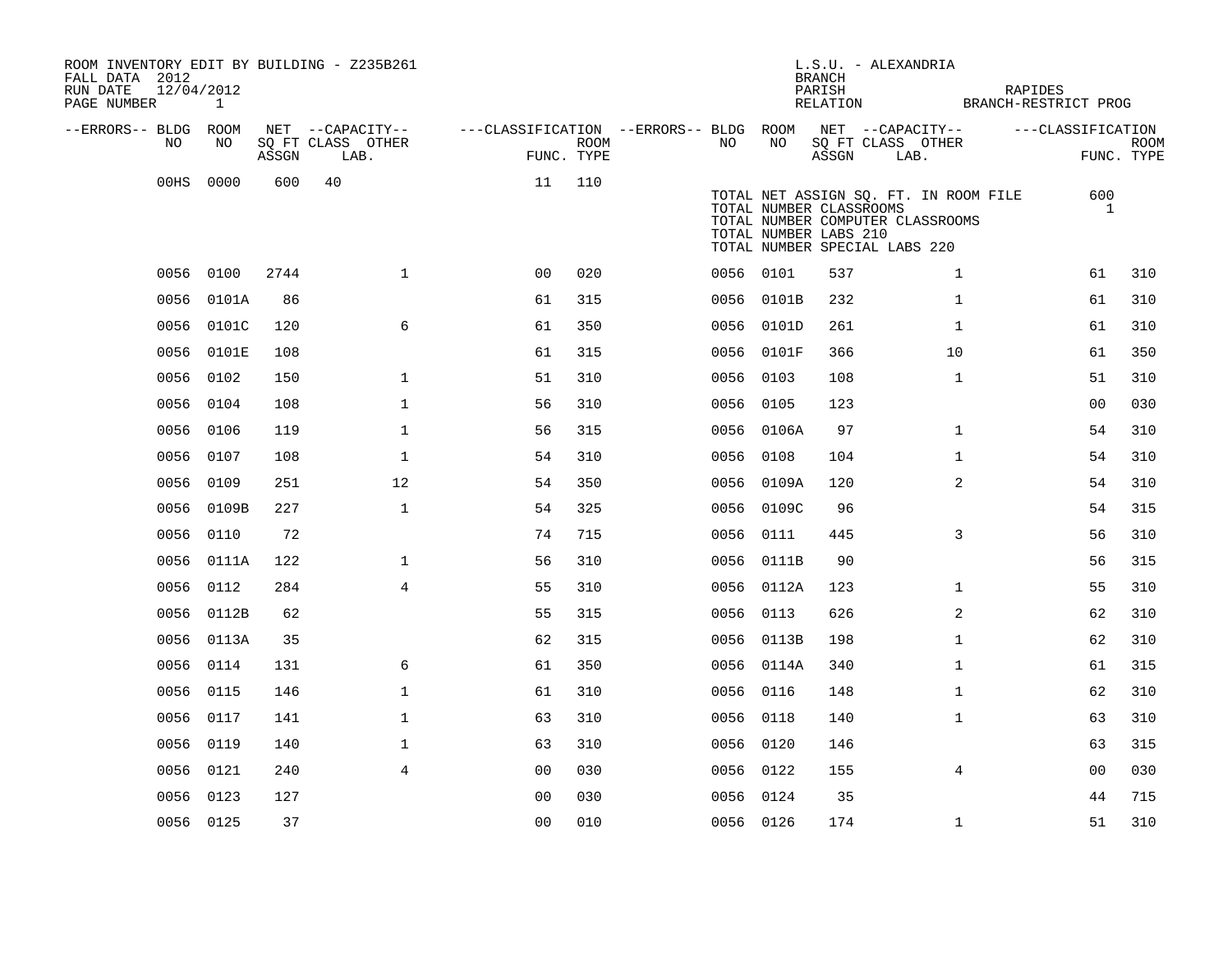| ROOM INVENTORY EDIT BY BUILDING - Z235B261<br>FALL DATA 2012<br>RUN DATE<br>PAGE NUMBER | 12/04/2012<br>2 |       |                                               |                                        |                           |    |                                                                 | <b>BRANCH</b><br>PARISH<br>RELATION | L.S.U. - ALEXANDRIA<br>BRANCH-RESTRICT PROG                                                                                | <b>RAPIDES</b>                  |             |
|-----------------------------------------------------------------------------------------|-----------------|-------|-----------------------------------------------|----------------------------------------|---------------------------|----|-----------------------------------------------------------------|-------------------------------------|----------------------------------------------------------------------------------------------------------------------------|---------------------------------|-------------|
| --ERRORS-- BLDG ROOM<br>NO.                                                             | NO.             | ASSGN | NET --CAPACITY--<br>SQ FT CLASS OTHER<br>LAB. | ---CLASSIFICATION --ERRORS-- BLDG ROOM | <b>ROOM</b><br>FUNC. TYPE | NO | NO                                                              | ASSGN                               | NET --CAPACITY--<br>SQ FT CLASS OTHER<br>LAB.                                                                              | ---CLASSIFICATION<br>FUNC. TYPE | <b>ROOM</b> |
|                                                                                         | 0056 0126A      | 90    | $\mathbf{1}$                                  | 51                                     | 310                       |    | 0056 0126B                                                      | 109                                 | $\mathbf{1}$                                                                                                               | 51                              | 310         |
|                                                                                         | 0056 0127       | 123   | $\mathbf 1$                                   | 56                                     | 310                       |    | 0056 0128                                                       | 165                                 | $\mathbf{1}$                                                                                                               | 62                              | 310         |
|                                                                                         | 0056 A0101D     | 23    | $\mathbf{1}$                                  | 61                                     | 315                       |    | 0056 10101D<br>TOTAL NUMBER CLASSROOMS<br>TOTAL NUMBER LABS 210 | 397                                 | $\mathbf{1}$<br>TOTAL NET ASSIGN SQ. FT. IN ROOM FILE<br>TOTAL NUMBER COMPUTER CLASSROOMS<br>TOTAL NUMBER SPECIAL LABS 220 | 61<br>7,703                     | 310         |
|                                                                                         | 0057 0101       | 1900  |                                               | 0 <sub>0</sub>                         | 020                       |    | 0057 0101A 1466                                                 |                                     |                                                                                                                            | 00                              | 020         |
|                                                                                         | 0057 0102       | 243   | $\mathbf{1}$                                  | 11                                     | 350                       |    | 0057 0103                                                       | 295                                 | $\mathbf{1}$                                                                                                               | 11                              | 315         |
|                                                                                         | 0057 0104       | 26    |                                               | 0 <sub>0</sub>                         | 010                       |    | 0057 0105                                                       | 263                                 | $\mathbf{1}$                                                                                                               | 11                              | 325         |
|                                                                                         | 0057 0106       | 226   | $\mathbf{1}$                                  | 11                                     | 310                       |    | 0057 0106A                                                      | 41                                  |                                                                                                                            | 11                              | 315         |
|                                                                                         | 0057 0107       | 57    |                                               | 0 <sub>0</sub>                         | 030                       |    | 0057 0108                                                       | 146                                 |                                                                                                                            | 11                              | 315         |
|                                                                                         | 0057 0109       | 137   | $\mathbf{1}$                                  | 11                                     | 310                       |    | 0057 0110                                                       | 15                                  |                                                                                                                            | 44                              | 715         |
|                                                                                         | 0057 0111       | 17    |                                               | 0 <sub>0</sub>                         | 030                       |    | 0057 0112                                                       | 117                                 | $\mathbf{1}$                                                                                                               | 11                              | 310         |
|                                                                                         | 0057 0113       | 117   | $\mathbf{1}$                                  | 11                                     | 310                       |    | 0057 0114                                                       | 113                                 | $\mathbf{1}$                                                                                                               | 11                              | 310         |
|                                                                                         | 0057 0115       | 114   | $\mathbf 1$                                   | 11                                     | 310                       |    | 0057 0116                                                       | 16                                  |                                                                                                                            | 0 <sub>0</sub>                  | 030         |
|                                                                                         | 0057 0117       | 116   | $\mathbf{1}$                                  | 11                                     | 310                       |    | 0057 0118                                                       | 116                                 | $\mathbf{1}$                                                                                                               | 11                              | 310         |
|                                                                                         | 0057 0119       | 885   | 24                                            | 11                                     | 210                       |    | 0057 0119A                                                      | 13                                  |                                                                                                                            | 11                              | 315         |
| 0057                                                                                    | 0119B           | 13    |                                               | 11                                     | 315                       |    | 0057 0119C                                                      | 13                                  |                                                                                                                            | 11                              | 215         |
|                                                                                         | 0057 0119D      | 13    |                                               | 11                                     | 315                       |    | 0057 0120                                                       | 19                                  |                                                                                                                            | 0 <sub>0</sub>                  | 020         |
|                                                                                         | 0057 0120A      | 172   | 5                                             | 0 <sub>0</sub>                         | 030                       |    | 0057 0121                                                       | 26                                  |                                                                                                                            | 00                              | 010         |
|                                                                                         | 0057 0122       | 23    |                                               | 0 <sub>0</sub>                         | 020                       |    | 0057 0122A                                                      | 170                                 | 3                                                                                                                          | 00                              | 030         |
| 0057                                                                                    | 0123            | 117   | $\mathbf{1}$                                  | 11                                     | 310                       |    | 0057 0124                                                       | 117                                 | $\mathbf{1}$                                                                                                               | 11                              | 310         |
|                                                                                         | 0057 0125       | 17    |                                               | 0 <sub>0</sub>                         | 030                       |    | 0057 0128                                                       | 253                                 | 12                                                                                                                         | 11                              | 410         |
|                                                                                         | 0057 0129       | 510   | 18                                            | 11                                     | 240                       |    | 0057 0130                                                       | 536                                 | 10                                                                                                                         | 11                              | 250         |
|                                                                                         | 0057 0131       | 512   | 36                                            | 11                                     | 110                       |    | 0057 0132                                                       | 509                                 | 36                                                                                                                         | 11                              | 110         |
|                                                                                         | 0057 0133       | 465   | $\mathbf{1}$                                  | 11                                     | 280                       |    | 0057 0135                                                       | 116                                 | $\mathbf{1}$                                                                                                               | 11                              | 310         |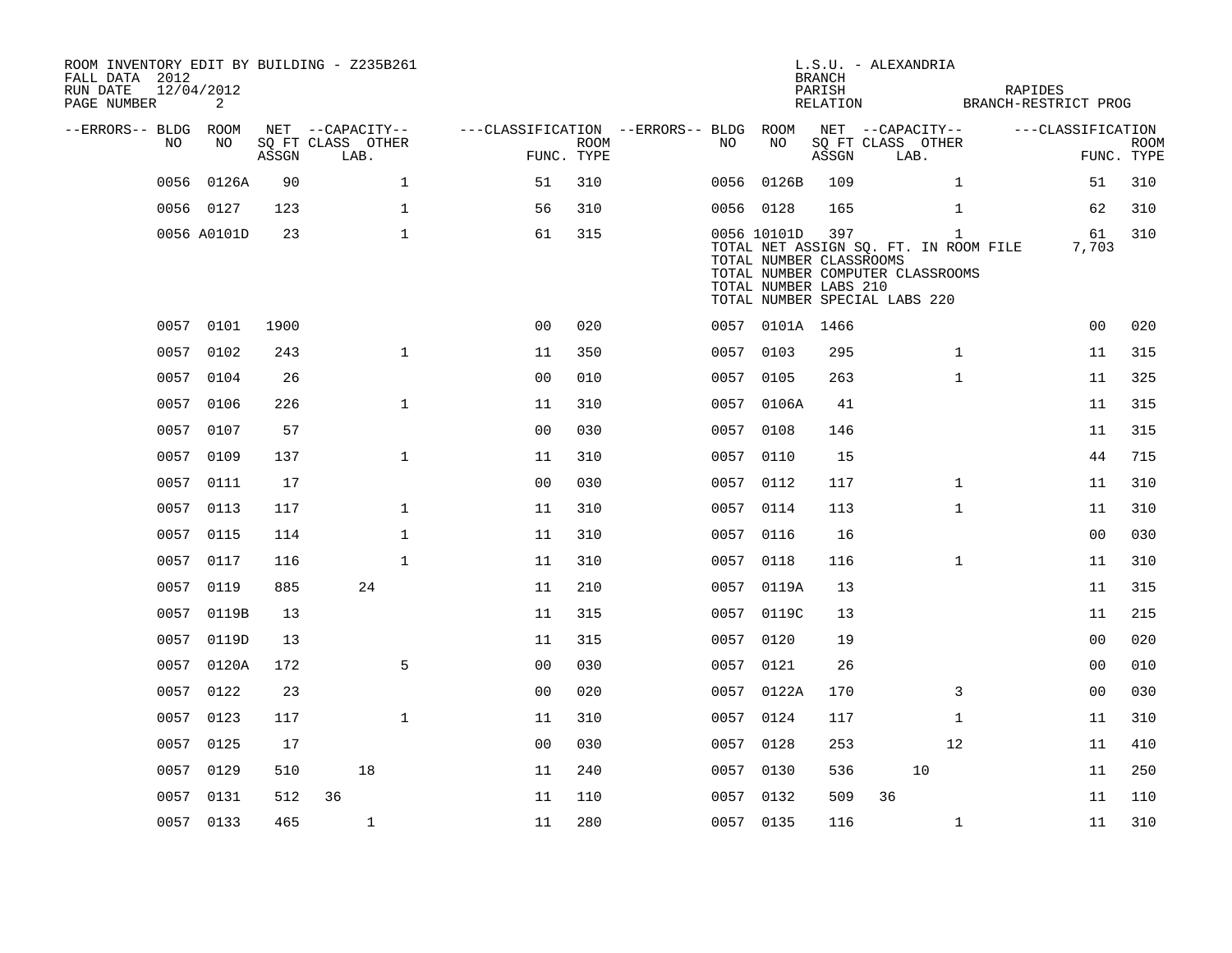| ROOM INVENTORY EDIT BY BUILDING - Z235B261<br>FALL DATA 2012<br>RUN DATE<br>PAGE NUMBER | 12/04/2012<br>3 |       |                                               |              |                                                      |             |           |                                                  | <b>BRANCH</b><br>PARISH<br>RELATION | L.S.U. - ALEXANDRIA                                               |              | RAPIDES<br>BRANCH-RESTRICT PROG       |                                                               |             |
|-----------------------------------------------------------------------------------------|-----------------|-------|-----------------------------------------------|--------------|------------------------------------------------------|-------------|-----------|--------------------------------------------------|-------------------------------------|-------------------------------------------------------------------|--------------|---------------------------------------|---------------------------------------------------------------|-------------|
| --ERRORS-- BLDG ROOM<br>NO                                                              | NO              | ASSGN | NET --CAPACITY--<br>SQ FT CLASS OTHER<br>LAB. |              | ---CLASSIFICATION --ERRORS-- BLDG ROOM<br>FUNC. TYPE | <b>ROOM</b> | NO        | NO                                               | ASSGN                               | NET --CAPACITY--<br>SQ FT CLASS OTHER<br>LAB.                     |              | ---CLASSIFICATION                     | FUNC. TYPE                                                    | <b>ROOM</b> |
| 0057                                                                                    | 0136            | 116   |                                               | $\mathbf{1}$ | 11                                                   | 310         | 0057 0137 |                                                  | 116                                 |                                                                   | $\mathbf{1}$ |                                       | 11                                                            | 310         |
| 0057                                                                                    | 0138            | 116   |                                               | $\mathbf{1}$ | 11                                                   | 310         | 0057 0139 |                                                  | 212                                 |                                                                   | $\mathbf{1}$ |                                       | 11                                                            | 310         |
|                                                                                         | 0057 0140       | 1229  | 95                                            |              | 11                                                   | 110         | 0057 0141 |                                                  | 190                                 |                                                                   |              |                                       | 0 <sub>0</sub>                                                | 030         |
| 0057                                                                                    | 0141A           | 30    |                                               | 5            | 00                                                   | 020         | 0057 0142 |                                                  | 187                                 |                                                                   |              |                                       | 0 <sub>0</sub>                                                | 030         |
|                                                                                         | 0057 0142A      | 30    |                                               | 6            | 0 <sub>0</sub>                                       | 020         | 0057 0143 |                                                  | 1204                                | 85                                                                |              |                                       | 11                                                            | 110         |
| 0057                                                                                    | 0144            | 230   |                                               |              | 0 <sub>0</sub>                                       | 020         |           | 0057 0144A                                       | 146                                 |                                                                   |              |                                       | 63                                                            | 315         |
| 0057                                                                                    | 0145            | 653   | 20                                            |              | 11                                                   | 140         | 0057 0146 |                                                  | 65                                  |                                                                   | $\mathbf{1}$ |                                       | 11                                                            | 315         |
| 0057                                                                                    | 0147            | 140   |                                               | $\mathbf 1$  | 11                                                   | 310         | 0057 0148 |                                                  | 141                                 |                                                                   |              |                                       | 0 <sub>0</sub>                                                | 030         |
|                                                                                         | 0057 0148A      | 74    |                                               |              | 0 <sub>0</sub>                                       | 030         | 0057 0149 |                                                  | 52                                  |                                                                   |              |                                       | 11                                                            | 315         |
| 0057                                                                                    | 0150            | 95    |                                               | $\mathbf{1}$ | 11                                                   | 310         | 0057 0151 |                                                  | 12                                  |                                                                   |              |                                       | 00                                                            | 030         |
|                                                                                         | 0057 0152       | 110   |                                               | $\mathbf 1$  | 11                                                   | 310         | 0057 0153 |                                                  | 124                                 |                                                                   | $\mathbf{1}$ |                                       | 11                                                            | 310         |
| 0057                                                                                    | 0154            | 91    |                                               | $\mathbf 1$  | 63                                                   | 750         | 0057 0155 |                                                  | 146                                 |                                                                   |              |                                       | 0 <sub>0</sub>                                                | 020         |
|                                                                                         | 0057 0156       | 112   |                                               |              | 11                                                   | 325         | 0057 0157 |                                                  | 276                                 |                                                                   | $\mathbf{1}$ |                                       | 63                                                            | 310         |
| 0057                                                                                    | 0158            | 118   |                                               |              | 0 <sub>0</sub>                                       | 020         | 0057 0159 |                                                  | 88                                  |                                                                   |              |                                       | 0 <sub>0</sub>                                                | 020         |
|                                                                                         | 0057 0160       | 98    |                                               |              | 0 <sub>0</sub>                                       | 020         | 0057 0161 | TOTAL NUMBER CLASSROOMS<br>TOTAL NUMBER LABS 210 | 36                                  | TOTAL NUMBER COMPUTER CLASSROOMS<br>TOTAL NUMBER SPECIAL LABS 220 |              | TOTAL NET ASSIGN SQ. FT. IN ROOM FILE | 0 <sub>0</sub><br>10,988<br>4<br>$\mathbf{1}$<br>$\mathbf{1}$ | 020         |
|                                                                                         | 0058 0100       | 3761  |                                               |              | 0 <sub>0</sub>                                       | 020         | 0058 0101 |                                                  | 83                                  |                                                                   |              |                                       | 11                                                            | 731         |
| 0058                                                                                    | 0102            | 152   |                                               | $\mathbf{1}$ | 11                                                   | 731         | 0058 0103 |                                                  | 111                                 |                                                                   | $\mathbf{1}$ |                                       | 11                                                            | 731         |
| 0058                                                                                    | 0104            | 109   |                                               | $\mathbf{1}$ | 11                                                   | 731         | 0058 0105 |                                                  | 152                                 |                                                                   | $\mathbf{1}$ |                                       | 11                                                            | 731         |
| 0058                                                                                    | 0106            | 106   |                                               | $\mathbf 1$  | 11                                                   | 731         | 0058      | 0107                                             | 248                                 |                                                                   | $\mathbf{1}$ |                                       | 11                                                            | 310         |
| 0058                                                                                    | 0107A           | 248   |                                               | $\mathbf{1}$ | 11                                                   | 310         | 0058      | 0108                                             | 920                                 | 24                                                                |              |                                       | 11                                                            | 140         |
| 0058                                                                                    | 0108A           | 60    |                                               |              | 11                                                   | 215         | 0058      | 0108B                                            | 70                                  |                                                                   |              |                                       | 44                                                            | 315         |
| 0058                                                                                    | 0109            | 1061  | 57                                            |              | 11                                                   | 110         | 0058      | 0109A                                            | 126                                 |                                                                   | 2            |                                       | 11                                                            | 310         |
|                                                                                         | 0058 0109B      | 128   |                                               | $\mathbf 1$  | 11                                                   | 310         |           | 0058 0109C                                       | 95                                  |                                                                   |              |                                       | 0 <sub>0</sub>                                                | 020         |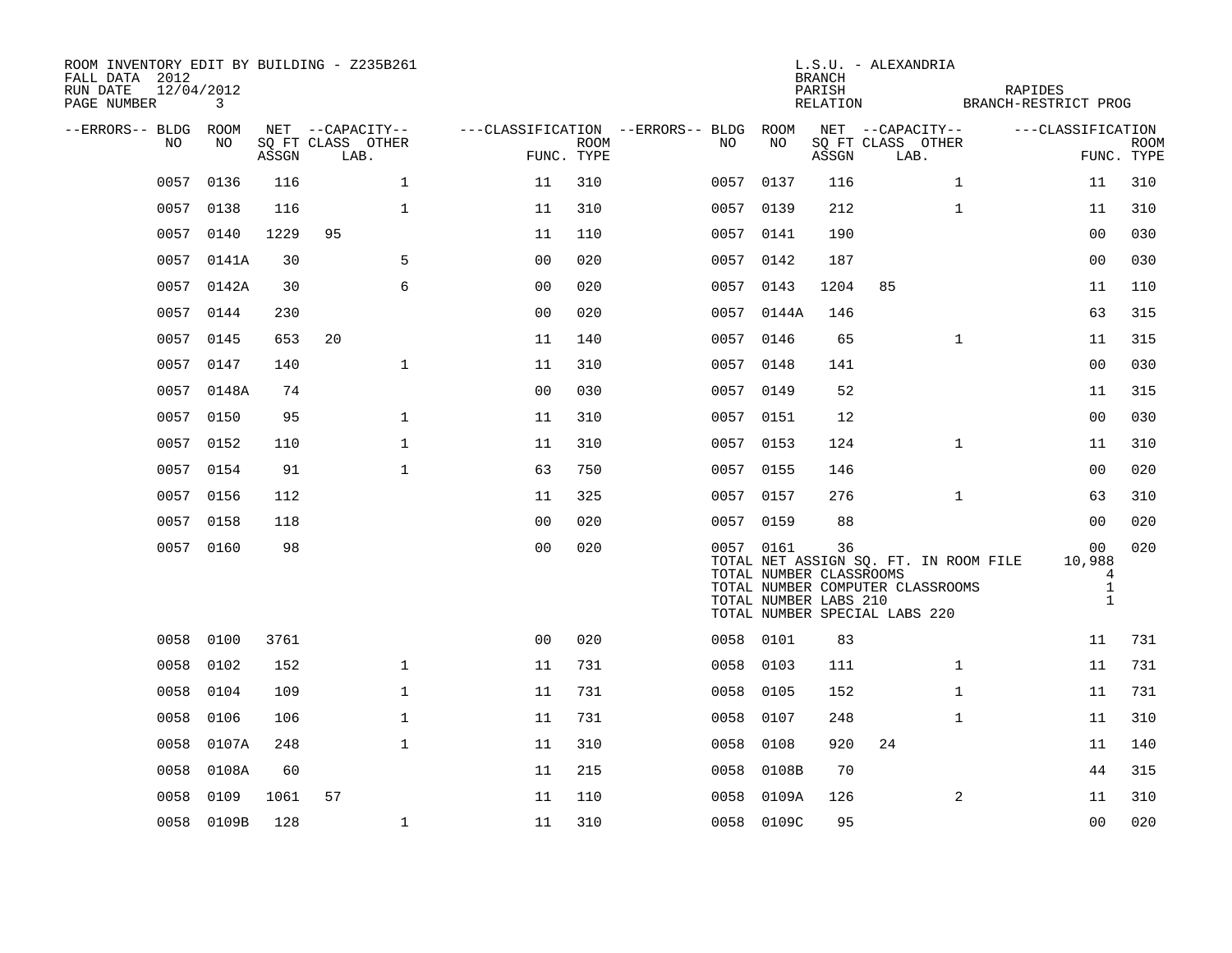| ROOM INVENTORY EDIT BY BUILDING - Z235B261<br>FALL DATA 2012<br>12/04/2012<br>RUN DATE<br>PAGE NUMBER | 4          |       |                           |                |                           |                                        |                                                                                                                       | <b>BRANCH</b><br>PARISH<br>RELATION | L.S.U. - ALEXANDRIA |                           | RAPIDES<br>BRANCH-RESTRICT PROG       |                                   |             |
|-------------------------------------------------------------------------------------------------------|------------|-------|---------------------------|----------------|---------------------------|----------------------------------------|-----------------------------------------------------------------------------------------------------------------------|-------------------------------------|---------------------|---------------------------|---------------------------------------|-----------------------------------|-------------|
| --ERRORS-- BLDG ROOM                                                                                  |            |       | NET --CAPACITY--          |                |                           | ---CLASSIFICATION --ERRORS-- BLDG ROOM |                                                                                                                       |                                     |                     | NET --CAPACITY--          |                                       | ---CLASSIFICATION                 |             |
| NO                                                                                                    | NO         | ASSGN | SQ FT CLASS OTHER<br>LAB. |                | <b>ROOM</b><br>FUNC. TYPE | NO                                     | NO                                                                                                                    | ASSGN                               |                     | SQ FT CLASS OTHER<br>LAB. |                                       | FUNC. TYPE                        | <b>ROOM</b> |
| 0058                                                                                                  | 0109D      | 115   | $\mathbf{1}$              | 11             | 310                       | 0058                                   | 0110                                                                                                                  | 315                                 |                     |                           |                                       | 0 <sub>0</sub>                    | 030         |
| 0058                                                                                                  | 0111       | 69    |                           | 0 <sub>0</sub> | 010                       | 0058                                   | 0112                                                                                                                  | 920                                 | 61                  |                           |                                       | 11                                | 110         |
| 0058                                                                                                  | 0113       | 182   | 5                         | 0 <sub>0</sub> | 030                       | 0058 0114                              |                                                                                                                       | 50                                  |                     |                           |                                       | 0 <sub>0</sub>                    | 010         |
| 0058                                                                                                  | 0115       | 184   | $\overline{4}$            | 0 <sub>0</sub> | 030                       | 0058                                   | 0116                                                                                                                  | 192                                 |                     |                           |                                       | 11                                | 315         |
| 0058                                                                                                  | 0120       | 155   |                           | 0 <sub>0</sub> | 020                       | 0058                                   | 0121                                                                                                                  | 155                                 |                     |                           |                                       | 00                                | 020         |
| 0058                                                                                                  | 0122       | 27    |                           | 0 <sub>0</sub> | 020                       | 0058                                   | 0200                                                                                                                  | 3875                                |                     |                           |                                       | 0 <sub>0</sub>                    | 020         |
| 0058                                                                                                  | 0201       | 933   | 62                        | 11             | 110                       | 0058                                   | 0202                                                                                                                  | 108                                 |                     | $\mathbf{1}$              |                                       | 11                                | 310         |
| 0058                                                                                                  | 0203       | 108   | $\mathbf{1}$              | 11             | 310                       | 0058                                   | 0204                                                                                                                  | 104                                 |                     | $\mathbf{1}$              |                                       | 11                                | 310         |
| 0058                                                                                                  | 0205       | 107   | $\mathbf{1}$              | 11             | 310                       | 0058                                   | 0206                                                                                                                  | 461                                 | 20                  |                           |                                       | 11                                | 110         |
| 0058                                                                                                  | 0207       | 467   | 31                        | 11             | 110                       | 0058                                   | 0208                                                                                                                  | 371                                 |                     |                           |                                       | 00                                | 030         |
| 0058                                                                                                  | 0209       | 179   | $\mathbf{1}$              | 11             | 310                       |                                        | 0058 0209A                                                                                                            | 192                                 |                     | $\mathbf{1}$              |                                       | 11                                | 310         |
| 0058                                                                                                  | 0210       | 943   | 55                        | 11             | 731                       | 0058                                   | 0211                                                                                                                  | 557                                 | 35                  |                           |                                       | 11                                | 110         |
| 0058                                                                                                  | 0212       | 562   | 32                        | 11             | 110                       | 0058 0213                              |                                                                                                                       | 457                                 | 26                  |                           |                                       | 11                                | 110         |
| 0058                                                                                                  | 0214       | 454   | 30                        | 11             | 110                       | 0058 0220                              |                                                                                                                       | 155                                 |                     |                           |                                       | 0 <sub>0</sub>                    | 020         |
|                                                                                                       | 0058 0221  | 155   |                           | 0 <sub>0</sub> | 020                       | 0058 0222                              | TOTAL NUMBER CLASSROOMS<br>TOTAL NUMBER COMPUTER CLASSROOMS<br>TOTAL NUMBER LABS 210<br>TOTAL NUMBER SPECIAL LABS 220 | 27                                  |                     |                           | TOTAL NET ASSIGN SQ. FT. IN ROOM FILE | 00<br>10,433<br>9<br>$\mathbf{1}$ | 020         |
| 0059                                                                                                  | 0001       | 1149  |                           | 0 <sub>0</sub> | 030                       | 0059 0002                              |                                                                                                                       | 39                                  |                     |                           |                                       | 00                                | 020         |
| 0059                                                                                                  | 0003       | 227   |                           | 0 <sub>0</sub> | 020                       | 0059                                   | 0100                                                                                                                  | 39                                  |                     | $\mathbf{1}$              |                                       | 11                                | 310         |
| 0059                                                                                                  | 0101       | 116   | $\mathbf{1}$              | 11             | 310                       | 0059 0102                              |                                                                                                                       | 121                                 |                     | $\mathbf{1}$              |                                       | 11                                | 310         |
| 0059                                                                                                  | 0103       | 110   | $\mathbf 1$               | 11             | 310                       | 0059                                   | 0104                                                                                                                  | 111                                 |                     | $\mathbf{1}$              |                                       | 11                                | 310         |
| 0059                                                                                                  | 0105       | 111   | $\mathbf{1}$              | 11             | 310                       | 0059                                   | 0106                                                                                                                  | 930                                 |                     | 24                        |                                       | 11                                | 210         |
| 0059                                                                                                  | 0106A      | 186   |                           | 11             | 215                       | 0059                                   | 0106B                                                                                                                 | 182                                 |                     |                           |                                       | 11                                | 215         |
| 0059                                                                                                  | 0107       | 864   | 20                        | 11             | 210                       | 0059                                   | 0107A                                                                                                                 | 237                                 |                     |                           |                                       | 11                                | 215         |
|                                                                                                       | 0059 0107B | 113   |                           | 11             | 215                       | 0059 0108                              |                                                                                                                       | 868                                 |                     | 24                        |                                       | 11                                | 210         |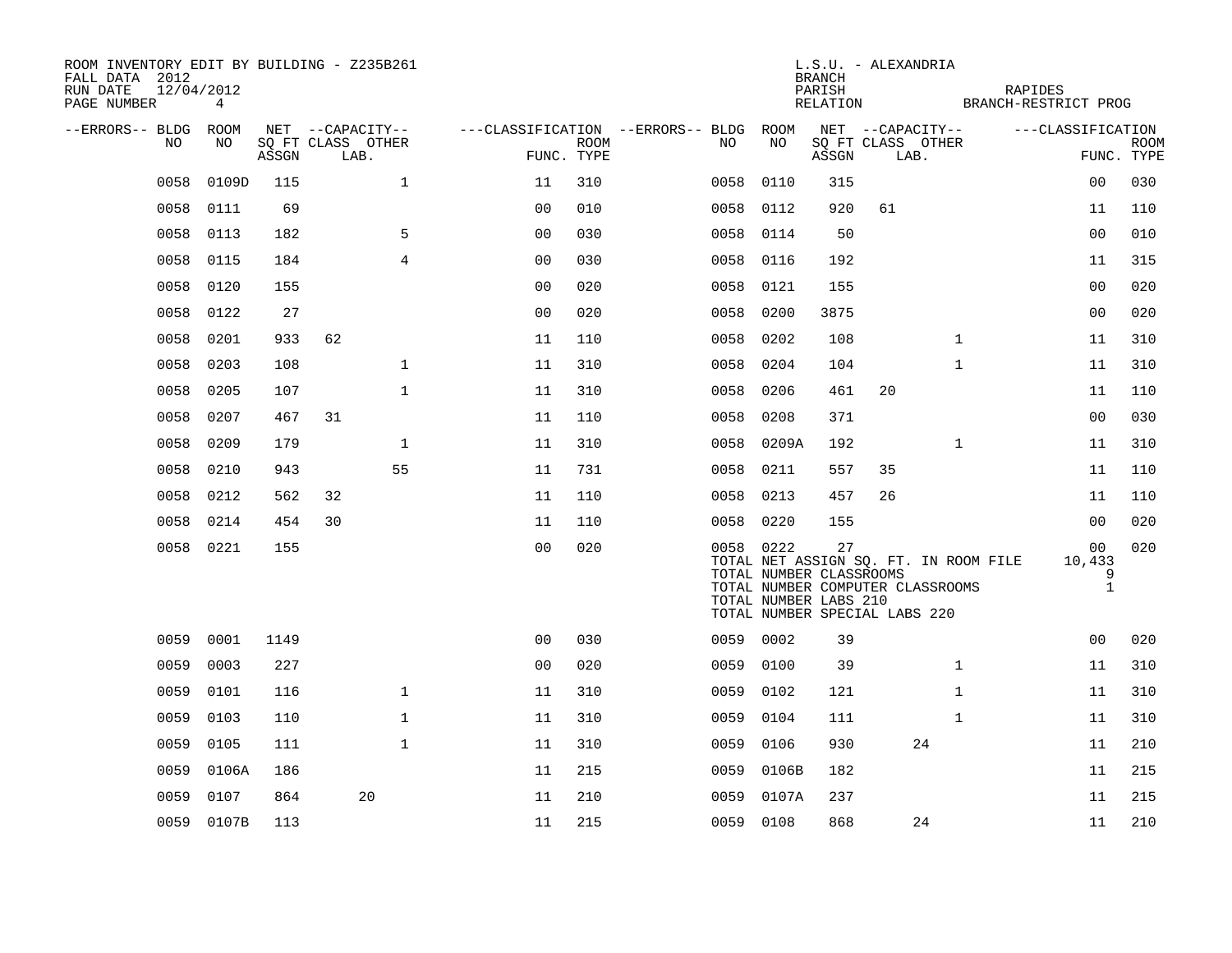| ROOM INVENTORY EDIT BY BUILDING - Z235B261<br>FALL DATA 2012<br>RUN DATE<br>PAGE NUMBER | 12/04/2012<br>5 |       |     |                           |                |             |                                        |            | <b>BRANCH</b><br>PARISH<br>RELATION | L.S.U. - ALEXANDRIA       | RAPIDES<br>BRANCH-RESTRICT PROG |                |             |
|-----------------------------------------------------------------------------------------|-----------------|-------|-----|---------------------------|----------------|-------------|----------------------------------------|------------|-------------------------------------|---------------------------|---------------------------------|----------------|-------------|
| --ERRORS-- BLDG ROOM                                                                    |                 |       |     | NET --CAPACITY--          |                |             | ---CLASSIFICATION --ERRORS-- BLDG ROOM |            |                                     | NET --CAPACITY--          | ---CLASSIFICATION               |                |             |
| NO                                                                                      | NO              | ASSGN |     | SQ FT CLASS OTHER<br>LAB. | FUNC. TYPE     | <b>ROOM</b> | NO.                                    | NO         | ASSGN                               | SQ FT CLASS OTHER<br>LAB. |                                 | FUNC. TYPE     | <b>ROOM</b> |
| 0059                                                                                    | 0108A           | 192   |     |                           | 11             | 215         | 0059                                   | 0109       | 864                                 | 24                        |                                 | 11             | 210         |
| 0059                                                                                    | 0109A           | 158   |     |                           | 11             | 115         | 0059                                   | 0110       | 862                                 | 24                        |                                 | 11             | 210         |
| 0059                                                                                    | 0110A           | 161   |     |                           | 11             | 215         | 0059                                   | 0111       | 1013                                | 24                        |                                 | 11             | 210         |
| 0059                                                                                    | 0111A           | 249   |     |                           | 11             | 215         | 0059                                   | 0112       | 905                                 | 24                        |                                 | 11             | 210         |
| 0059                                                                                    | 0112A           | 252   |     |                           | 11             | 215         | 0059                                   | 0112B      | 123                                 |                           |                                 | 11             | 215         |
| 0059                                                                                    | 0113            | 304   |     |                           | 0 <sub>0</sub> | 030         |                                        | 0059 0114  | 141                                 |                           |                                 | 00             | 030         |
| 0059                                                                                    | 0115            | 645   | 25  |                           | 11             | 110         | 0059                                   | 0116       | 156                                 |                           | 4                               | 00             | 030         |
| 0059                                                                                    | 0117            | 242   |     | 5                         | 0 <sub>0</sub> | 030         | 0059                                   | 0118       | 54                                  |                           |                                 | 0 <sub>0</sub> | 010         |
| 0059                                                                                    | 0118A           | 39    |     |                           | 0 <sub>0</sub> | 020         | 0059                                   | 0119       | 1249                                | 66                        |                                 | 11             | 110         |
| 0059                                                                                    | 0120            | 118   |     | $\mathbf{1}$              | 11             | 310         |                                        | 0059 0120A | 251                                 |                           |                                 | 11             | 315         |
| 0059                                                                                    | 0121            | 114   |     |                           | 0 <sub>0</sub> | 010         | 0059                                   | 0122       | 609                                 | 28                        |                                 | 11             | 110         |
| 0059                                                                                    | 0122A           | 129   |     |                           | 11             | 215         | 0059                                   | 0123       | 77                                  |                           |                                 | 0 <sub>0</sub> | 030         |
| 0059                                                                                    | 0124            | 2524  | 210 |                           | 11             | 110         | 0059                                   | 0124A      | 114                                 |                           |                                 | 11             | 215         |
| 0059                                                                                    | 0125            | 68    |     |                           | 0 <sub>0</sub> | 020         | 0059                                   | 0126       | 303                                 |                           | $\mathbf{1}$                    | 46             | 325         |
| 0059                                                                                    | 0127            | 184   |     | $\mathbf{1}$              | 46             | 310         | 0059                                   | 0128       | 182                                 |                           |                                 | 11             | 315         |
| 0059                                                                                    | 0160            | 151   |     |                           | 0 <sub>0</sub> | 020         | 0059                                   | 0161       | 227                                 |                           |                                 | 00             | 020         |
| 0059                                                                                    | 0162            | 225   |     |                           | 0 <sub>0</sub> | 020         | 0059                                   | 0200       | 260                                 |                           |                                 | 11             | 315         |
| 0059                                                                                    | 0201            | 113   |     | $\mathbf 1$               | 11             | 310         | 0059                                   | 0202       | 159                                 |                           | $\mathbf{1}$                    | 11             | 310         |
| 0059                                                                                    | 0203            | 159   |     | $\mathbf{1}$              | 11             | 310         | 0059                                   | 0204       | 110                                 |                           | $\mathbf{1}$                    | 11             | 310         |
| 0059                                                                                    | 0205            | 723   | 35  |                           | 11             | 110         | 0059                                   | 0206       | 552                                 | 25                        |                                 | 11             | 110         |
| 0059                                                                                    | 0207            | 1248  |     | 24                        | 11             | 210         | 0059                                   | 0207A      | 273                                 |                           |                                 | 11             | 215         |
| 0059                                                                                    | 0208            | 1290  |     | 32                        | 11             | 210         | 0059                                   | 0208A      | 315                                 |                           |                                 | 11             | 215         |
| 0059                                                                                    | 0209            | 262   |     | 12                        | 11             | 215         | 0059                                   | 0210       | 225                                 |                           |                                 | 11             | 215         |
| 0059                                                                                    | 0211            | 1404  |     | 32                        | 11             | 210         | 0059                                   | 0212       | 1479                                | 32                        |                                 | 11             | 210         |
| 0059                                                                                    | 0213            | 539   |     |                           | 0 <sub>0</sub> | 030         | 0059                                   | 0213A      | 119                                 |                           |                                 | 44             | 710         |
|                                                                                         | 0059 0214       | 683   |     | $\mathbf{1}$              | 11             | 215         |                                        | 0059 0215  | 159                                 |                           | 4                               | 0 <sub>0</sub> | 030         |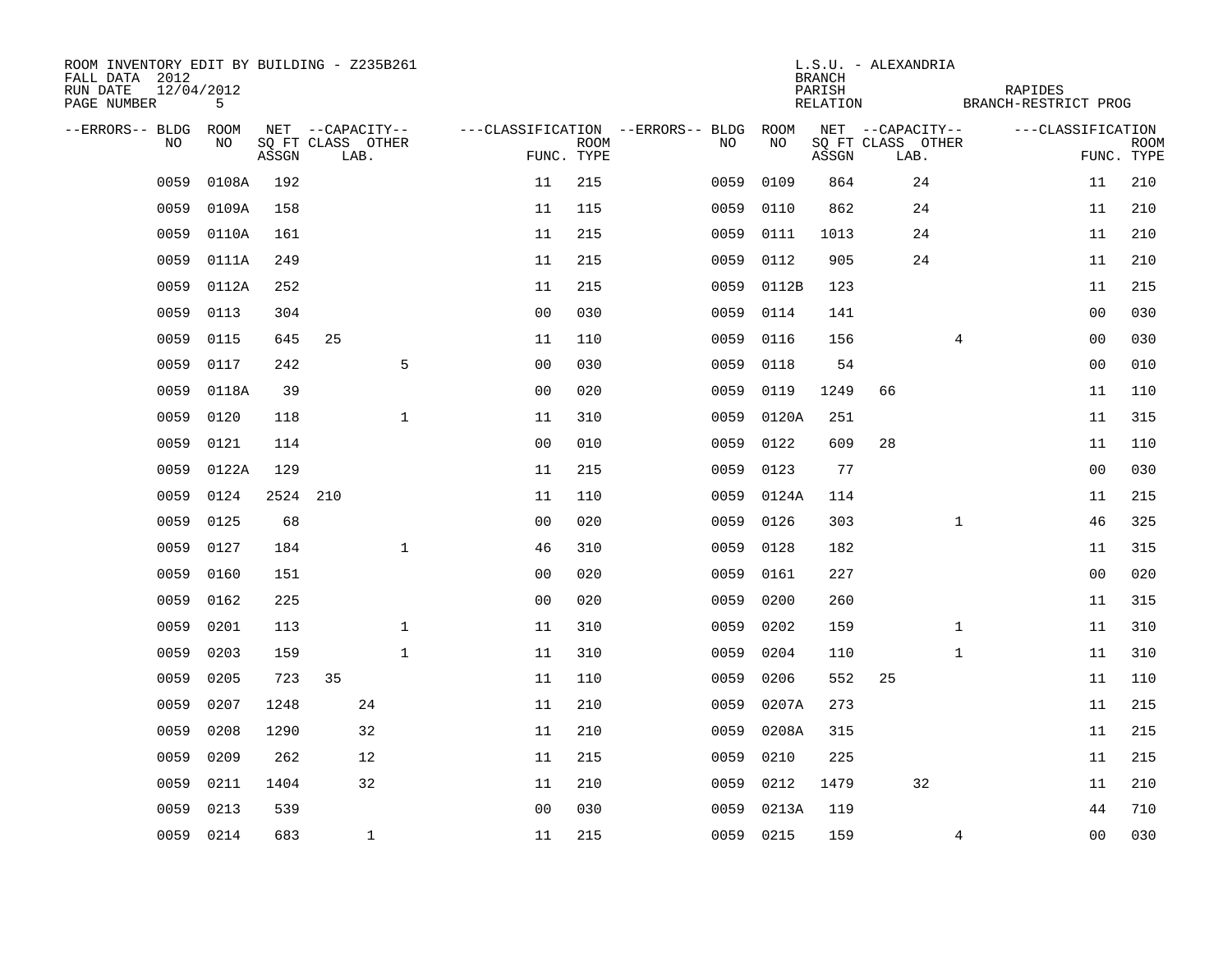| FALL DATA 2012<br>RUN DATE<br>PAGE NUMBER | 12/04/2012 | 6     |       | ROOM INVENTORY EDIT BY BUILDING - Z235B261    |                                        |                           |   |           |                 | <b>BRANCH</b><br>PARISH<br>RELATION              | L.S.U. - ALEXANDRIA                                                                                        | <b>RAPIDES</b><br>BRANCH-RESTRICT PROG |                   |                           |
|-------------------------------------------|------------|-------|-------|-----------------------------------------------|----------------------------------------|---------------------------|---|-----------|-----------------|--------------------------------------------------|------------------------------------------------------------------------------------------------------------|----------------------------------------|-------------------|---------------------------|
| --ERRORS-- BLDG ROOM                      | NO.        | NO.   | ASSGN | NET --CAPACITY--<br>SQ FT CLASS OTHER<br>LAB. | ---CLASSIFICATION --ERRORS-- BLDG ROOM | <b>ROOM</b><br>FUNC. TYPE |   | NO.       | NO              | ASSGN                                            | NET --CAPACITY--<br>SQ FT CLASS OTHER<br>LAB.                                                              |                                        | ---CLASSIFICATION | <b>ROOM</b><br>FUNC. TYPE |
|                                           | 0059       | 0216  | 242   | 5                                             | 0 <sup>0</sup>                         | 030                       |   | 0059      | 0217            | 1398                                             | 32                                                                                                         |                                        | 11                | 210                       |
|                                           | 0059       | 0217A | 207   |                                               | 11                                     | 215                       |   | 0059      | 0217B           | 259                                              |                                                                                                            |                                        | 11                | 215                       |
|                                           | 0059       | 0218  | 349   | 10                                            | 46                                     | 350                       |   | 0059      | 0219            | 54                                               | $\mathbf{1}$                                                                                               |                                        | 00                | 030                       |
|                                           | 0059       | 0220  | 620   | 25                                            | 11                                     | 110                       |   | 0059      | 0221            | 830                                              | 20                                                                                                         |                                        | 11                | 210                       |
|                                           | 0059       | 0222  | 496   | 20                                            | 11                                     | 110                       |   | 0059      | 0223            | 330                                              |                                                                                                            |                                        | 11                | 215                       |
|                                           | 0059       | 0223A | 269   |                                               | 11                                     | 215                       |   |           | 0059 0224       | 150                                              |                                                                                                            |                                        | 11                | 315                       |
|                                           | 0059       | 0224A | 216   | $\mathbf 1$                                   | 11                                     | 310                       |   | 0059 0225 |                 | 824                                              | 30                                                                                                         |                                        | 11                | 110                       |
|                                           | 0059       | 0226  | 151   | $\mathbf 1$                                   | 11                                     | 310                       |   | 0059 0227 |                 | 119                                              | $\mathbf{1}$                                                                                               |                                        | 11                | 310                       |
|                                           | 0059       | 0228  | 124   | $\mathbf{1}$                                  | 11                                     | 310                       |   | 0059 0229 |                 | 120                                              | $\mathbf{1}$                                                                                               |                                        | 11                | 315                       |
|                                           | 0059       | 0230  | 120   | $\mathbf 1$                                   | 11                                     | 310                       |   |           | 0059 0231       | 124                                              | $\mathbf{1}$                                                                                               |                                        | 11                | 310                       |
|                                           | 0059 0232  |       | 246   | $\mathbf{1}$                                  | 11                                     | 310                       |   |           |                 | TOTAL NUMBER CLASSROOMS<br>TOTAL NUMBER LABS 210 | TOTAL NET ASSIGN SQ. FT. IN ROOM FILE<br>TOTAL NUMBER COMPUTER CLASSROOMS<br>TOTAL NUMBER SPECIAL LABS 220 |                                        | 31,401<br>9<br>13 |                           |
|                                           | 0060 0100  |       | 258   |                                               | 0 <sub>0</sub>                         | 020                       | 9 |           | 0060 0101 11406 |                                                  | 157                                                                                                        |                                        | 41                | 430                       |
|                                           | 0060       | 0102  | 622   | 2                                             | 41                                     | 440                       |   | 0060      | 0103            | 177                                              | $\mathbf{1}$                                                                                               |                                        | 41                | 310                       |
|                                           | 0060       | 0104  | 99    |                                               | 41                                     | 440                       |   |           | 0060 0105       | 154                                              |                                                                                                            |                                        | 41                | 440                       |
|                                           | 0060       | 0105A | 6     |                                               | 41                                     | 455                       |   | 0060      | 0106            | 2154                                             | $\overline{4}$                                                                                             |                                        | 41                | 440                       |
|                                           | 0060       | 0107  | 391   |                                               | 41                                     | 440                       |   | 0060      | 0108            | 76                                               |                                                                                                            |                                        | 41                | 315                       |
|                                           | 0060       | 0109  | 16    | $\mathbf{1}$                                  | 0 <sub>0</sub>                         | 030                       |   | 0060      | 0110            | 16                                               | $\mathbf{1}$                                                                                               |                                        | 00                | 030                       |
|                                           | 0060       | 0111  | 150   |                                               | 0 <sub>0</sub>                         | 030                       |   |           | 0060 0112       | 18                                               |                                                                                                            |                                        | 44                | 715                       |
|                                           | 0060       | 0113  | 15    |                                               | 41                                     | 315                       |   | 0060      | 0114            | 8                                                |                                                                                                            |                                        | 41                | 315                       |
|                                           | 0060       | 0115  | 22    | $\mathbf 1$                                   | 41                                     | 315                       |   |           | 0060 0116       | 311                                              | $\mathbf{1}$                                                                                               |                                        | 41                | 325                       |
|                                           | 0060       | 0117  | 120   | $\mathbf{1}$                                  | 41                                     | 310                       |   |           | 0060 0118       | 306                                              | $\mathbf{1}$                                                                                               |                                        | 41                | 310                       |
|                                           | 0060       | 0119  | 336   |                                               | 0 <sub>0</sub>                         | 020                       |   | 0060      | 0120            | 93                                               | 3                                                                                                          |                                        | 0 <sub>0</sub>    | 030                       |
|                                           | 0060 0121  |       | 121   | 3                                             | 0 <sub>0</sub>                         | 030                       |   |           | 0060 0122       | 75                                               |                                                                                                            |                                        | 0 <sub>0</sub>    | 010                       |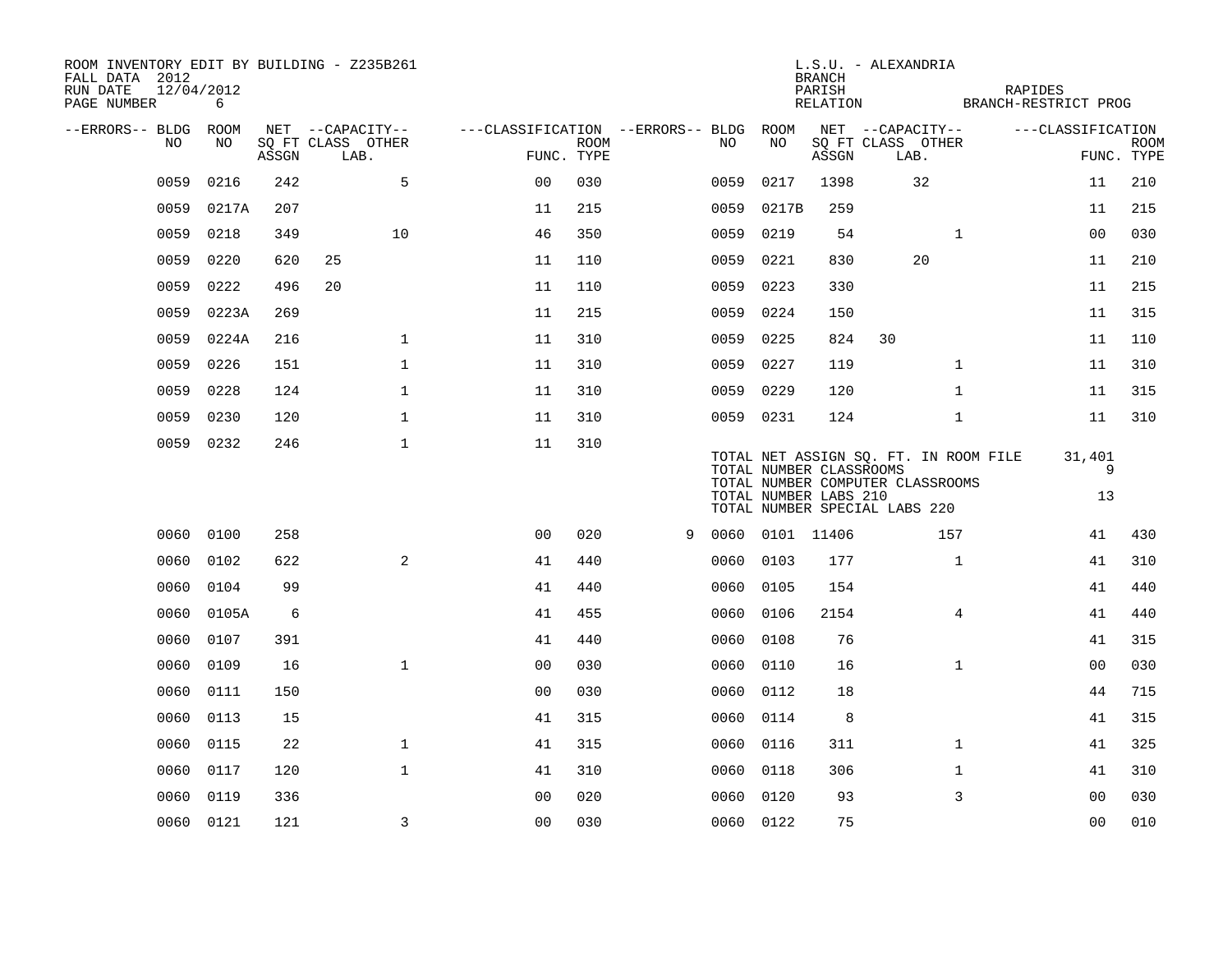| FALL DATA 2012<br>RUN DATE<br>PAGE NUMBER | 12/04/2012 | 7     |                 | ROOM INVENTORY EDIT BY BUILDING - Z235B261 |                                   |             |   |      |           | <b>BRANCH</b><br>PARISH<br>RELATION | L.S.U. - ALEXANDRIA       | RAPIDES<br>BRANCH-RESTRICT PROG |                |                           |
|-------------------------------------------|------------|-------|-----------------|--------------------------------------------|-----------------------------------|-------------|---|------|-----------|-------------------------------------|---------------------------|---------------------------------|----------------|---------------------------|
| --ERRORS-- BLDG ROOM                      |            |       |                 | NET --CAPACITY--                           | ---CLASSIFICATION --ERRORS-- BLDG |             |   |      | ROOM      |                                     | NET --CAPACITY--          | ---CLASSIFICATION               |                |                           |
|                                           | NO.        | NO.   | ASSGN           | SQ FT CLASS OTHER<br>LAB.                  | FUNC. TYPE                        | <b>ROOM</b> |   | NO   | NO        | ASSGN                               | SQ FT CLASS OTHER<br>LAB. |                                 |                | <b>ROOM</b><br>FUNC. TYPE |
|                                           | 0060       | 0122A | $7\phantom{.0}$ |                                            | 0 <sub>0</sub>                    | 010         |   | 0060 | 0122B     | 6                                   |                           |                                 | 0 <sub>0</sub> | 010                       |
|                                           | 0060       | 0123  | 411             | 16                                         | 41                                | 430         |   | 0060 | 0124      | 415                                 | 16                        |                                 | 52             | 410                       |
|                                           | 0060       | 0125  | 23              |                                            | 0 <sub>0</sub>                    | 020         |   | 0060 | 0126      | 120                                 |                           |                                 | 00             | 020                       |
|                                           | 0060       | 0127  | 158             |                                            | 0 <sub>0</sub>                    | 020         |   | 0060 | 0128      | 214                                 |                           |                                 | 00             | 020                       |
|                                           | 0060       | 0130  | 113             | 6                                          | 41                                | 410         |   | 0060 | 0131      | 113                                 | 6                         |                                 | 41             | 410                       |
|                                           | 0060       | 0132  | 113             | 6                                          | 41                                | 310         |   | 0060 | 0133      | 111                                 | $\mathbf{1}$              |                                 | 11             | 310                       |
|                                           | 0060       | 0134  | 210             | $\mathbf 1$                                | 11                                | 310         | 9 | 0060 | 0135      | 494                                 | $\mathbf{1}$              |                                 | 11             | 410                       |
| 9                                         | 0060       | 0200  | 9092            | 104                                        | 41                                | 430         |   | 0060 | 0201      | 409                                 | 29                        |                                 | 41             | 110                       |
|                                           | 0060       | 0202  | 744             | $\mathbf{1}$                               | 41                                | 440         |   | 0060 | 0202A     | 29                                  |                           |                                 | 41             | 455                       |
|                                           | 0060       | 0202B | 23              |                                            | 41                                | 455         |   | 0060 | 0202C     | 23                                  |                           |                                 | 61             | 455                       |
|                                           | 0060       | 0202D | 23              |                                            | 41                                | 455         |   | 0060 | 0202E     | 91                                  |                           |                                 | 41             | 455                       |
|                                           | 0060       | 0202F | 54              | $\mathbf{1}$                               | 65                                | 310         |   | 0060 | 0203      | 150                                 |                           |                                 | 0 <sub>0</sub> | 030                       |
|                                           | 0060       | 0204  | 542             | $\mathbf{1}$                               | 65                                | 310         |   | 0060 | 0204A     | 46                                  |                           |                                 | 65             | 315                       |
|                                           | 0060       | 0205  | 401             | $\mathbf{1}$                               | 63                                | 455         |   | 0060 | 0205A     | 384                                 | 2                         |                                 | 63             | 455                       |
|                                           | 0060       | 0206  | 242             | $\mathbf{1}$                               | 63                                | 455         |   | 0060 | 0207      | 242                                 | $\mathbf{1}$              |                                 | 65             | 455                       |
|                                           | 0060       | 0208  | 293             |                                            | 0 <sub>0</sub>                    | 020         |   | 0060 | 0209      | 194                                 | $\mathbf{1}$              |                                 | 65             | 310                       |
|                                           | 0060       | 0210  | 91              | 3                                          | 0 <sub>0</sub>                    | 030         |   | 0060 | 0211      | 182                                 | 3                         |                                 | 41             | 530                       |
|                                           | 0060       | 0212A | 83              | 2                                          | 0 <sub>0</sub>                    | 030         |   | 0060 | 0212B     | 99                                  | $\mathbf{1}$              |                                 | 00             | 030                       |
|                                           | 0060       | 0212C | 168             | $\mathbf{1}$                               | 0 <sub>0</sub>                    | 030         |   | 0060 | 0213      | 57                                  |                           |                                 | 00             | 010                       |
|                                           | 0060       | 0213A | 205             |                                            | 0 <sub>0</sub>                    | 030         |   | 0060 | 0214      | 121                                 | $\mathbf{1}$              |                                 | 41             | 310                       |
|                                           | 0060       | 0214A | 10              |                                            | 41                                | 315         |   | 0060 | 0215      | 6                                   |                           |                                 | 65             | 315                       |
|                                           | 0060       | 0215A | 6               |                                            | 0 <sub>0</sub>                    | 010         |   | 0060 | 0225      | 23                                  |                           |                                 | 00             | 020                       |
|                                           | 0060       | 0226  | 120             |                                            | 0 <sub>0</sub>                    | 020         |   | 0060 | 0227      | 158                                 |                           |                                 | 0 <sub>0</sub> | 020                       |
|                                           | 0060       | 0228  | 214             |                                            | 00                                | 020         |   | 0060 | 0230      | 127                                 | $\mathbf{1}$              |                                 | 65             | 455                       |
|                                           | 0060       | 0231  | 127             | $\overline{4}$                             | 65                                | 455         |   | 0060 | 0232      | 119                                 | $\overline{4}$            |                                 | 41             | 410                       |
|                                           | 0060 0233  |       | 118             | 4                                          | 41                                | 410         |   |      | 0060 0300 | 1542                                |                           |                                 | 0 <sub>0</sub> | 030                       |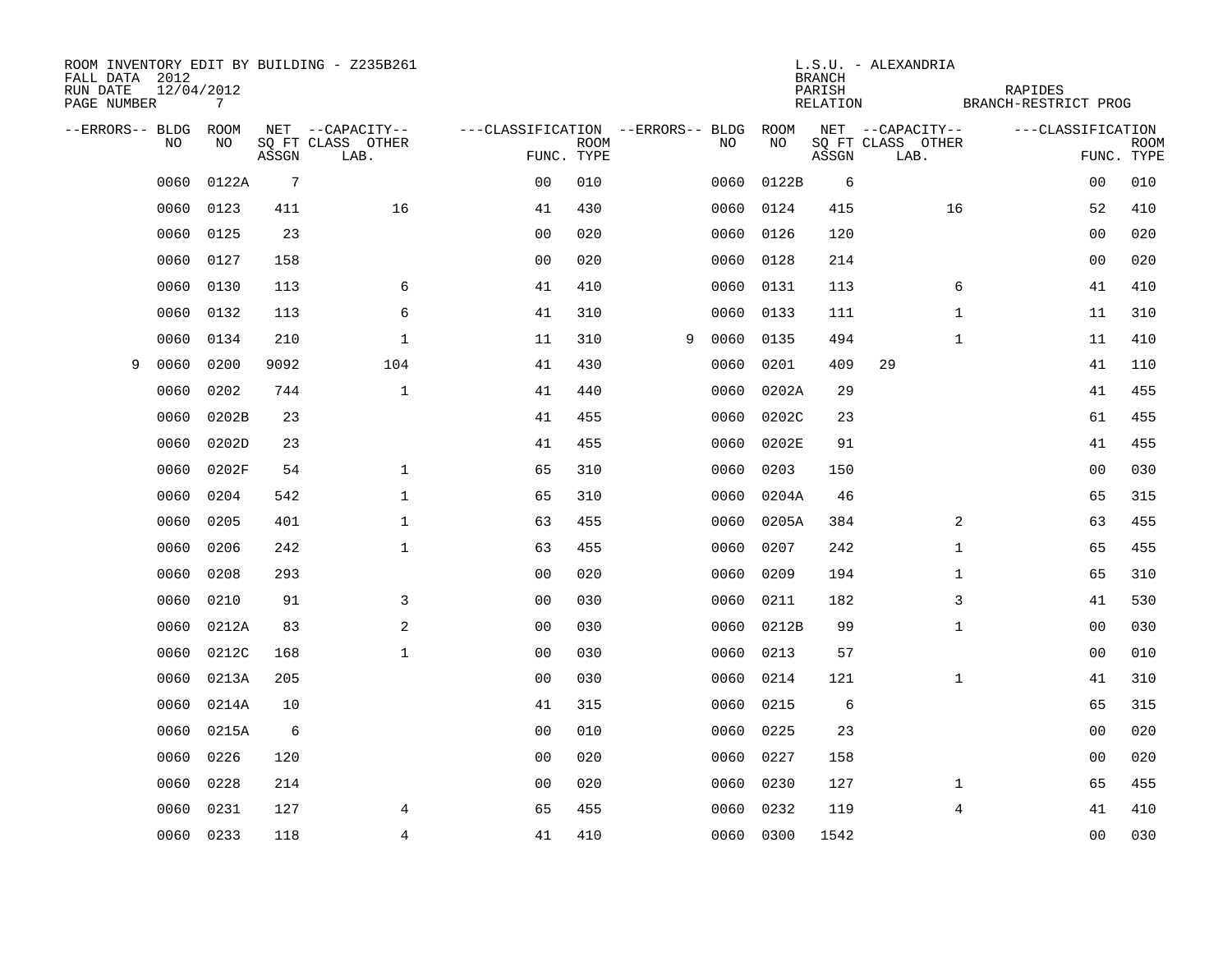| ROOM INVENTORY EDIT BY BUILDING - Z235B261<br>FALL DATA 2012<br>RUN DATE | 12/04/2012 |       |                                                                                                |                |      |           |            | L.S.U. - ALEXANDRIA<br><b>BRANCH</b><br>PARISH                                                                        |      |              |                                       | RAPIDES                       |             |
|--------------------------------------------------------------------------|------------|-------|------------------------------------------------------------------------------------------------|----------------|------|-----------|------------|-----------------------------------------------------------------------------------------------------------------------|------|--------------|---------------------------------------|-------------------------------|-------------|
| PAGE NUMBER 8                                                            |            |       |                                                                                                |                |      |           |            |                                                                                                                       |      |              |                                       | RELATION BRANCH-RESTRICT PROG |             |
| --ERRORS-- BLDG ROOM<br>NO.                                              | NO         |       | NET --CAPACITY-- ----CLASSIFICATION --ERRORS-- BLDG ROOM NET --CAPACITY--<br>SQ FT CLASS OTHER |                | ROOM | NO        | NO         | SQ FT CLASS OTHER                                                                                                     |      |              |                                       | ---CLASSIFICATION             | <b>ROOM</b> |
|                                                                          |            | ASSGN | LAB.                                                                                           | FUNC. TYPE     |      |           |            | ASSGN                                                                                                                 | LAB. |              |                                       |                               | FUNC. TYPE  |
|                                                                          | 0060 0301  | 120   |                                                                                                | 0 <sub>0</sub> | 020  |           |            | TOTAL NUMBER CLASSROOMS<br>TOTAL NUMBER COMPUTER CLASSROOMS<br>TOTAL NUMBER LABS 210<br>TOTAL NUMBER SPECIAL LABS 220 |      |              | TOTAL NET ASSIGN SQ. FT. IN ROOM FILE | 31,214<br>1                   |             |
|                                                                          | 0061 0001  | 996   | 28                                                                                             | 52             | 680  |           | 0061 0001A | 102                                                                                                                   |      |              |                                       | 00                            | 020         |
|                                                                          | 0061 0001B | 33    |                                                                                                | 00             | 030  |           | 0061 0001C | 76                                                                                                                    |      |              |                                       | 52                            | 685         |
|                                                                          | 0061 0002  | 407   | 14                                                                                             | 52             | 680  | 0061 0003 |            | 45                                                                                                                    |      |              |                                       | 00                            | 020         |
|                                                                          | 0061 0003A | 228   | 6                                                                                              | 00             | 030  |           | 0061 0003B | 28                                                                                                                    |      | $\mathbf{1}$ |                                       | 00                            | 030         |
|                                                                          | 0061 0003C | 142   |                                                                                                | 0 <sub>0</sub> | 010  | 0061 0004 |            | 26                                                                                                                    |      |              |                                       | 52                            | 685         |
|                                                                          | 0061 0004A | 35    |                                                                                                | 0 <sub>0</sub> | 030  | 0061 0005 |            | 187                                                                                                                   |      |              |                                       | 0 <sub>0</sub>                | 020         |
|                                                                          | 0061 0010  | 61    |                                                                                                | 0 <sub>0</sub> | 020  |           | 0061 0020  | 36                                                                                                                    |      |              |                                       | 0 <sub>0</sub>                | 020         |
|                                                                          | 0061 0100  | 449   |                                                                                                | 0 <sub>0</sub> | 020  |           | 0061 0100A | 52                                                                                                                    |      |              |                                       | 0 <sub>0</sub>                | 020         |
|                                                                          | 0061 0100B | 52    |                                                                                                | 0 <sub>0</sub> | 020  |           | 0061 0101  | 334                                                                                                                   |      |              |                                       | 52                            | 670         |
|                                                                          | 0061 0101A | 28    |                                                                                                | 52             | 755  | 0061 0102 |            | 40                                                                                                                    |      |              |                                       | 52                            | 630         |
|                                                                          | 0061 0103  | 496   |                                                                                                | 52             | 755  |           | 0061 0103A | 31                                                                                                                    |      |              |                                       | 52                            | 625         |
|                                                                          | 0061 0104  | 3500  |                                                                                                | 52             | 635  | 0061 0105 |            | 132                                                                                                                   |      |              |                                       | 52                            | 635         |
|                                                                          | 0061 0106  | 90    |                                                                                                | 52             | 635  | 0061 0107 |            | 235                                                                                                                   |      |              |                                       | 52                            | 635         |
|                                                                          | 0061 0108  | 563   |                                                                                                | 00             | 020  | 0061 0109 |            | 401                                                                                                                   |      |              |                                       | 0 <sub>0</sub>                | 030         |
|                                                                          | 0061 0110  | 30    |                                                                                                | 0 <sub>0</sub> | 010  | 0061 0111 |            | 76                                                                                                                    |      | $\mathbf{1}$ |                                       | 52                            | 310         |
|                                                                          | 0061 0112  | 332   |                                                                                                | 52             | 750  | 0061 0113 |            | 268                                                                                                                   |      |              |                                       | 0 <sub>0</sub>                | 020         |
|                                                                          | 0061 0120  | 214   |                                                                                                | 0 <sub>0</sub> | 020  | 0061 0121 |            | 31                                                                                                                    |      |              |                                       | 0 <sub>0</sub>                | 020         |
|                                                                          | 0061 0122  | 46    |                                                                                                | 00             | 020  | 0061 0123 |            | 56                                                                                                                    |      |              |                                       | 0 <sub>0</sub>                | 020         |
|                                                                          | 0061 0200  | 2116  |                                                                                                | 0 <sub>0</sub> | 020  | 0061 0201 |            | 177                                                                                                                   |      | 2            |                                       | 52                            | 750         |
|                                                                          | 0061 0202  | 177   | $\overline{4}$                                                                                 | 0 <sub>0</sub> | 030  |           | 0061 0202A | 40                                                                                                                    |      | $\mathbf{1}$ |                                       | 00                            | 030         |
|                                                                          | 0061 0202B | 114   | $\mathbf 1$                                                                                    | 52             | 310  |           | 0061 0202C | 36                                                                                                                    |      |              |                                       | 52                            | 315         |
|                                                                          | 0061 0203  | 40    |                                                                                                | 52             | 680  |           | 0061 0203A | 10                                                                                                                    |      |              |                                       | 52                            | 730         |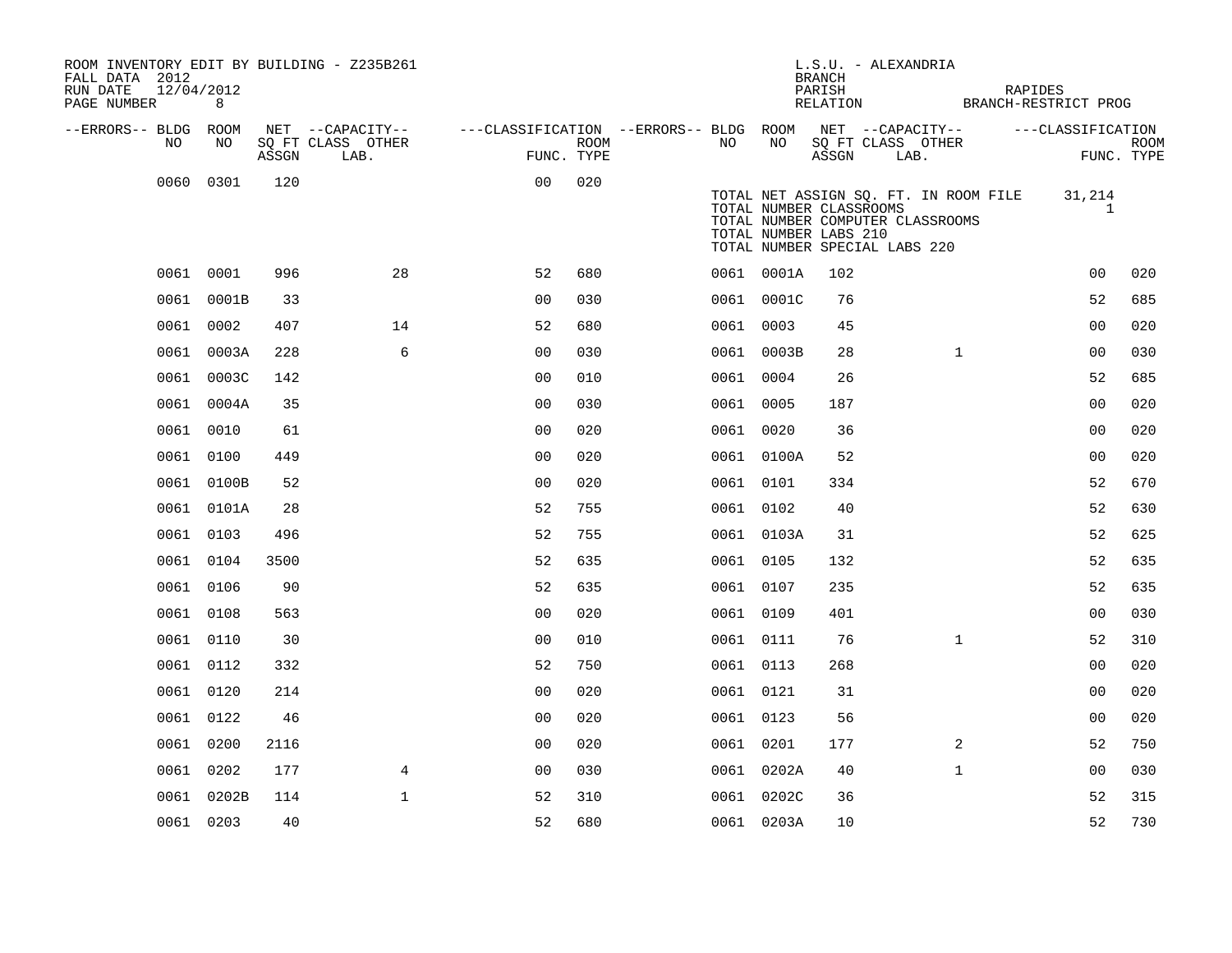| ROOM INVENTORY EDIT BY BUILDING - Z235B261<br>FALL DATA 2012<br>RUN DATE<br>PAGE NUMBER | 12/04/2012<br>9 |       |                                               |                |             |                                              |                                                  | <b>BRANCH</b><br>PARISH<br>RELATION | L.S.U. - ALEXANDRIA                                                                                        | RAPIDES<br>BRANCH-RESTRICT PROG |                |             |
|-----------------------------------------------------------------------------------------|-----------------|-------|-----------------------------------------------|----------------|-------------|----------------------------------------------|--------------------------------------------------|-------------------------------------|------------------------------------------------------------------------------------------------------------|---------------------------------|----------------|-------------|
| --ERRORS-- BLDG ROOM<br>NO                                                              | NO              | ASSGN | NET --CAPACITY--<br>SQ FT CLASS OTHER<br>LAB. | FUNC. TYPE     | <b>ROOM</b> | ---CLASSIFICATION --ERRORS-- BLDG ROOM<br>NO | NO                                               | ASSGN                               | NET --CAPACITY--<br>SQ FT CLASS OTHER<br>LAB.                                                              | ---CLASSIFICATION               | FUNC. TYPE     | <b>ROOM</b> |
| 0061                                                                                    | 0203B           | 10    |                                               | 52             | 730         |                                              | 0061 0203C                                       | 10                                  |                                                                                                            |                                 | 52             | 730         |
| 0061                                                                                    | 0203D           | 10    |                                               | 52             | 730         |                                              | 0061 0203E                                       | 10                                  |                                                                                                            |                                 | 52             | 730         |
|                                                                                         | 0061 0204       | 1605  |                                               | 0 <sub>0</sub> | 030         |                                              | 0061 0204A                                       | 487                                 | 12                                                                                                         |                                 | 52             | 220         |
| 0061                                                                                    | 0204B           | 266   | 10                                            | 52             | 220         |                                              | 0061 0204C                                       | 157                                 | $\mathbf{1}$                                                                                               |                                 | 52             | 220         |
|                                                                                         | 0061 0205       | 76    | $\mathbf{1}$                                  | 52             | 310         |                                              | 0061 0205A                                       | 17                                  |                                                                                                            |                                 | 52             | 315         |
| 0061                                                                                    | 0205B           | 89    |                                               | 52             | 315         | 0061 0206                                    |                                                  | 300                                 | $\mathbf{1}$                                                                                               |                                 | 52             | 310         |
| 0061                                                                                    | 0207            | 140   | $\mathbf 1$                                   | 52             | 310         | 0061 0208                                    |                                                  | 140                                 | $\mathbf{1}$                                                                                               |                                 | 52             | 310         |
| 0061                                                                                    | 0209            | 122   | $\mathbf 1$                                   | 52             | 310         |                                              | 0061 0209A                                       | 122                                 | $\mathbf{1}$                                                                                               |                                 | 52             | 310         |
| 0061                                                                                    | 0209B           | 122   | $\mathbf 1$                                   | 52             | 310         |                                              | 0061 0209C                                       | 122                                 | $\mathbf{1}$                                                                                               |                                 | 52             | 310         |
| 0061                                                                                    | 0210            | 149   | $\mathbf{1}$                                  | 52             | 310         |                                              | 0061 0210A                                       | 149                                 | $\mathbf{1}$                                                                                               |                                 | 52             | 310         |
|                                                                                         | 0061 0211       | 93    | $\mathbf{1}$                                  | 52             | 310         |                                              | 0061 0211A                                       | 195                                 | $\mathbf{1}$                                                                                               |                                 | 52             | 310         |
|                                                                                         | 0061 0212       | 312   | 12                                            | 52             | 350         | 0061 0213                                    |                                                  | 200                                 | $\mathbf{1}$                                                                                               |                                 | 52             | 315         |
|                                                                                         | 0061 0220       | 214   |                                               | 0 <sub>0</sub> | 020         | 0061 0221                                    |                                                  | 31                                  |                                                                                                            |                                 | 00             | 020         |
|                                                                                         | 0061 0223       | 56    |                                               | 0 <sub>0</sub> | 020         |                                              | TOTAL NUMBER CLASSROOMS<br>TOTAL NUMBER LABS 210 |                                     | TOTAL NET ASSIGN SQ. FT. IN ROOM FILE<br>TOTAL NUMBER COMPUTER CLASSROOMS<br>TOTAL NUMBER SPECIAL LABS 220 |                                 | 10,474<br>3    |             |
|                                                                                         | 0063 0100       | 1801  |                                               | 0 <sub>0</sub> | 020         |                                              | 0063 0101 10656                                  |                                     |                                                                                                            |                                 | 11             | 520         |
| 0063                                                                                    | 0102            | 143   |                                               | 0 <sub>0</sub> | 010         | 0063 0103                                    |                                                  | 131                                 |                                                                                                            |                                 | 11             | 315         |
| 0063                                                                                    | 0104            | 184   | $7\overline{ }$                               | 11             | 525         |                                              | 0063 0104A                                       | 109                                 |                                                                                                            |                                 | 11             | 525         |
|                                                                                         | 0063 0105       | 546   |                                               | 11             | 525         | 0063 0106                                    |                                                  | 468                                 | $\overline{4}$                                                                                             |                                 | 0 <sub>0</sub> | 030         |
| 0063                                                                                    | 0106A           | 1047  |                                               | 11             | 525         | 0063                                         | 0106B                                            | 118                                 |                                                                                                            |                                 | 11             | 525         |
| 0063                                                                                    | 0106C           | 255   |                                               | 11             | 525         |                                              | 0063 0106D                                       | 118                                 |                                                                                                            |                                 | 11             | 525         |
| 0063                                                                                    | 0107            | 259   |                                               | 0 <sub>0</sub> | 030         |                                              | 0063 0107A                                       | 396                                 |                                                                                                            |                                 | 11             | 525         |
| 0063                                                                                    | 0107B           | 1030  |                                               | 11             | 525         | 0063                                         | 0108                                             | 195                                 | $\mathbf{1}$                                                                                               |                                 | 11             | 310         |
|                                                                                         | 0063 0109       | 136   | $\mathbf 1$                                   | 11             | 310         | 0063 0110                                    |                                                  | 349                                 | $\mathbf{1}$                                                                                               |                                 | 11             | 310         |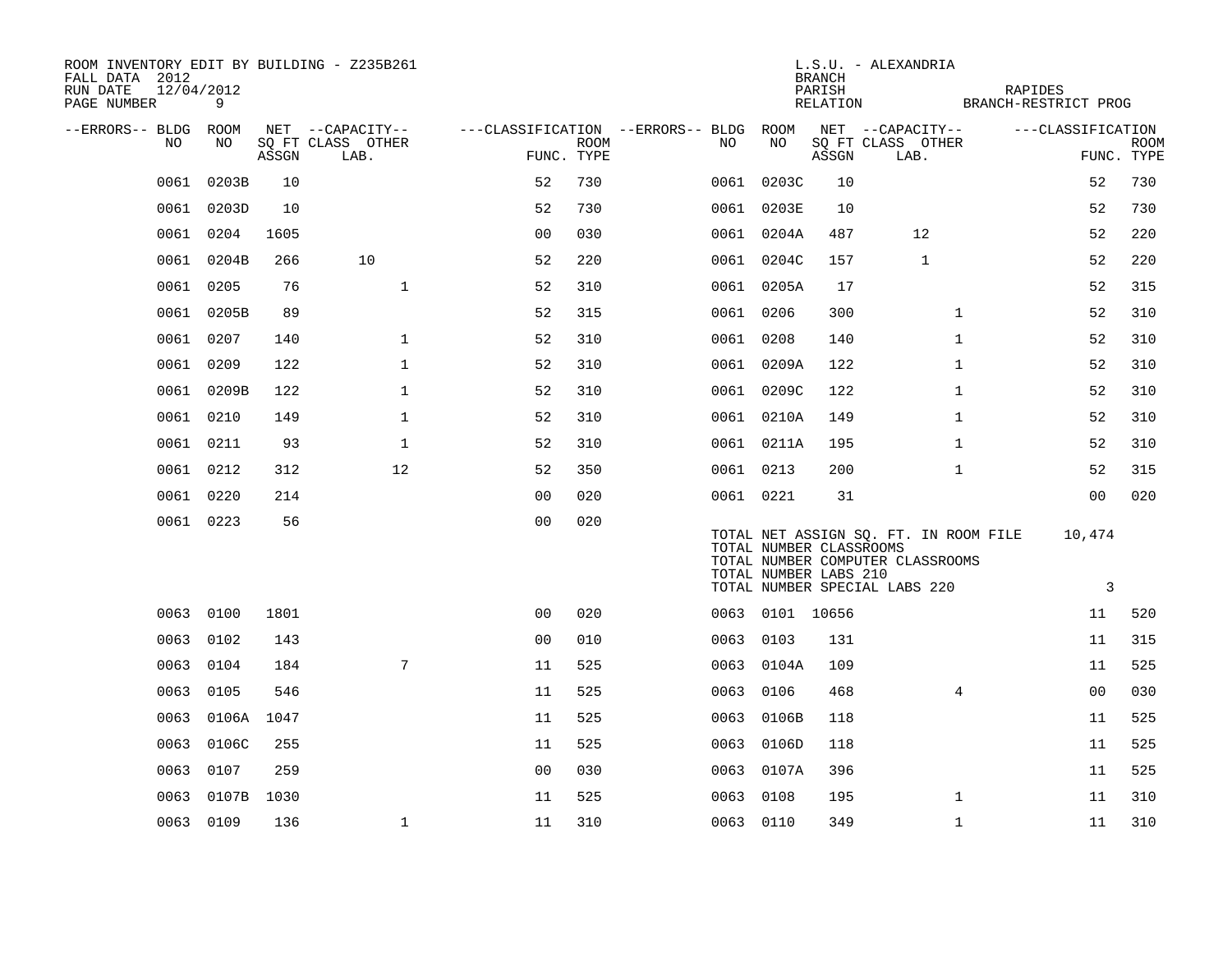| ROOM INVENTORY EDIT BY BUILDING - Z235B261<br>FALL DATA 2012<br>12/04/2012<br>RUN DATE<br>PAGE NUMBER | 10         |       |                           |                |             |                                        |            | BRANCH<br>PARISH<br>RELATION                           | L.S.U. - ALEXANDRIA                                                                                        | RAPIDES<br>BRANCH-RESTRICT PROG |                           |
|-------------------------------------------------------------------------------------------------------|------------|-------|---------------------------|----------------|-------------|----------------------------------------|------------|--------------------------------------------------------|------------------------------------------------------------------------------------------------------------|---------------------------------|---------------------------|
| --ERRORS-- BLDG ROOM                                                                                  |            |       | NET --CAPACITY--          |                |             | ---CLASSIFICATION --ERRORS-- BLDG ROOM |            |                                                        | NET --CAPACITY--                                                                                           | ---CLASSIFICATION               |                           |
| NO                                                                                                    | NO         | ASSGN | SO FT CLASS OTHER<br>LAB. | FUNC. TYPE     | <b>ROOM</b> | NO                                     | NO         | ASSGN                                                  | SQ FT CLASS OTHER<br>LAB.                                                                                  |                                 | <b>ROOM</b><br>FUNC. TYPE |
| 0063                                                                                                  | 0111       | 414   |                           | 0 <sub>0</sub> | 020         |                                        | 0063 0112  | 129                                                    | $\mathbf{1}$                                                                                               | 11                              | 310                       |
|                                                                                                       | 0063 0113  | 129   | $\mathbf{1}$              | 11             | 310         |                                        | 0063 0114  | 116                                                    |                                                                                                            | 11                              | 525                       |
|                                                                                                       | 0063 0114A | 76    |                           | 11             | 525         |                                        | 0063 0115  | 113                                                    |                                                                                                            | 11                              | 525                       |
|                                                                                                       | 0063 0115A | 76    |                           | 11             | 525         |                                        | 0063 0116  | 132                                                    | $\mathbf{1}$                                                                                               | 11                              | 310                       |
| 0063                                                                                                  | 0117       | 129   | $\mathbf 1$               | 11             | 310         |                                        | 0063 0118  | 129                                                    | $\mathbf{1}$                                                                                               | 11                              | 310                       |
|                                                                                                       | 0063 0119  | 128   | $\mathbf{1}$              | 11             | 310         |                                        | 0063 0120  | 5970                                                   | 39                                                                                                         | 11                              | 520                       |
|                                                                                                       | 0063 0121  | 72    |                           | 0 <sub>0</sub> | 030         |                                        | 0063 0122  | 48                                                     |                                                                                                            | 64                              | 715                       |
| 0063                                                                                                  | 0123       | 123   |                           | 00             | 030         |                                        | 0063 0124  | 495                                                    |                                                                                                            | 0 <sub>0</sub>                  | 030                       |
|                                                                                                       | 0063 0125  | 245   |                           | 0 <sub>0</sub> | 020         |                                        | 0063 0126  | 248                                                    |                                                                                                            | 0 <sub>0</sub>                  | 020                       |
|                                                                                                       | 0063 0127  | 27    |                           | 0 <sub>0</sub> | 020         |                                        | 0063 0200  | 790                                                    |                                                                                                            | 0 <sub>0</sub>                  | 020                       |
| 0063                                                                                                  | 0201       | 642   | 35                        | 11             | 110         |                                        | 0063 0202  | 620                                                    | 40                                                                                                         | 11                              | 110                       |
| 0063                                                                                                  | 0203       | 616   | 40                        | 11             | 110         | 0063                                   | 0204       | 1720                                                   |                                                                                                            | 11                              | 520                       |
| 0063                                                                                                  | 0204A      | 45    |                           | 0 <sub>0</sub> | 010         |                                        | 0063 0204B | 88                                                     | $\mathbf{1}$                                                                                               | 11                              | 310                       |
| 0063                                                                                                  | 0204C      | 118   | $\mathbf{1}$              | 11             | 310         |                                        | 0063 0204D | 118                                                    | $\mathbf{1}$                                                                                               | 11                              | 310                       |
| 0063                                                                                                  | 0205       | 2856  |                           | 11             | 520         | 0063                                   | 0206       | 1720                                                   |                                                                                                            | 11                              | 520                       |
| 0063                                                                                                  | 0206A      | 44    |                           | 11             | 215         | 0063                                   | 0206B      | 329                                                    |                                                                                                            | 11                              | 215                       |
| 0063                                                                                                  | 0206C 1099 |       |                           | 0 <sub>0</sub> | 030         |                                        | 0063 0209  | 245                                                    |                                                                                                            | 00                              | 020                       |
|                                                                                                       | 0063 0210  | 248   |                           | 0 <sub>0</sub> | 020         |                                        | 0063 0227  | 27<br>TOTAL NUMBER CLASSROOMS<br>TOTAL NUMBER LABS 210 | TOTAL NET ASSIGN SQ. FT. IN ROOM FILE<br>TOTAL NUMBER COMPUTER CLASSROOMS<br>TOTAL NUMBER SPECIAL LABS 220 | 00<br>31,316<br>3               | 020                       |
|                                                                                                       | 0064 0100  | 5024  |                           | 0 <sub>0</sub> | 030         |                                        | 0064 0101  | 276                                                    | $\mathbf{1}$                                                                                               | 71                              | 310                       |
|                                                                                                       | 0064 0102  | 140   | $\mathbf{1}$              | 74             | 310         |                                        | 0064 0103  | 72                                                     |                                                                                                            | 74                              | 315                       |
|                                                                                                       | 0064 0104  | 64    | $\mathbf{1}$              | 74             | 315         |                                        | 0064 0105  | 389                                                    |                                                                                                            | 74                              | 720                       |
|                                                                                                       | 0064 0200  | 10    |                           | 0 <sub>0</sub> | 020         |                                        | 0064 0201  | 32                                                     |                                                                                                            | 00                              | 020                       |
|                                                                                                       | 0064 0202  | 40    |                           | 71             | 315         |                                        | 0064 0203  | 162                                                    | $\mathbf{1}$                                                                                               | 71                              | 310                       |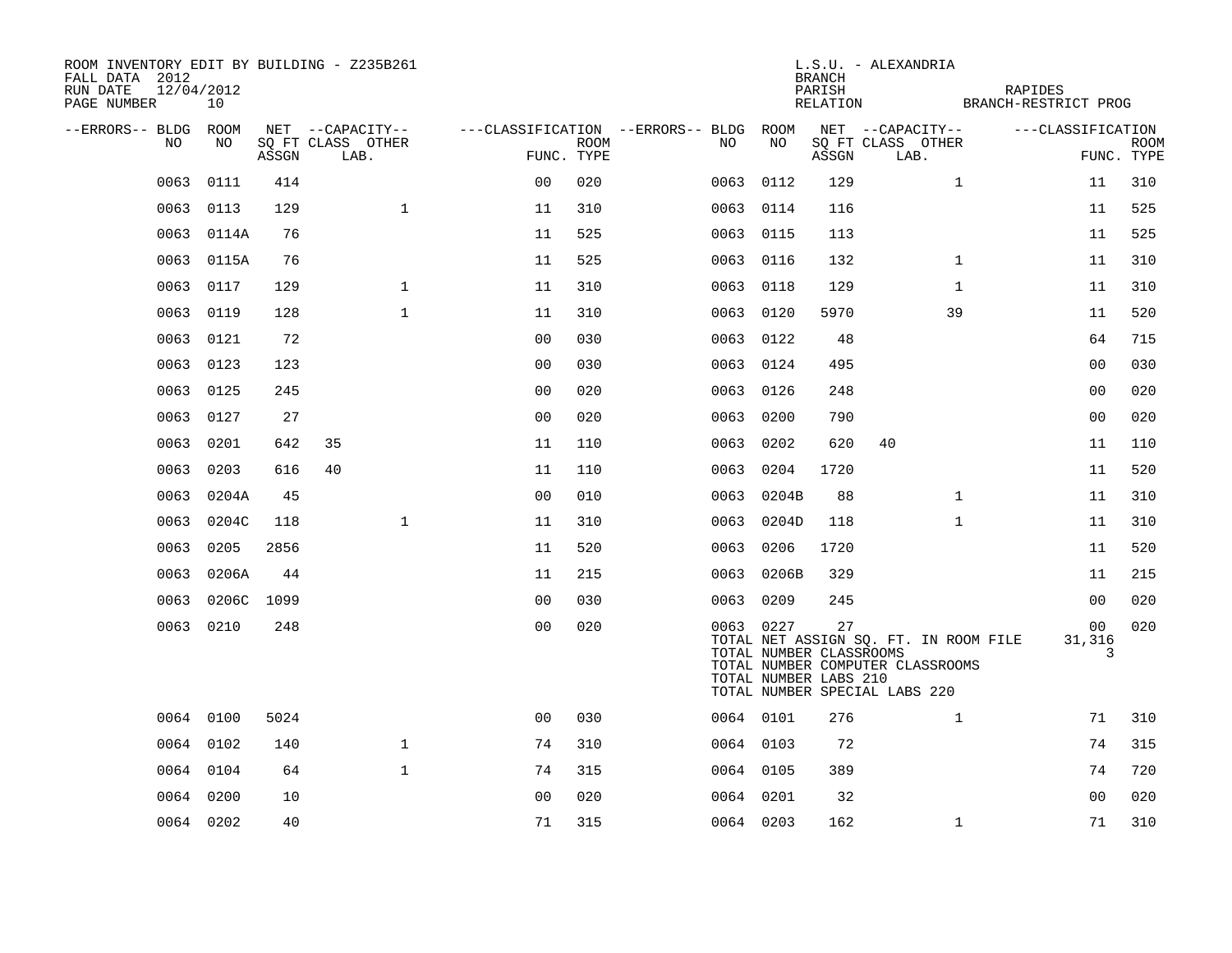| ROOM INVENTORY EDIT BY BUILDING - Z235B261<br>FALL DATA 2012<br>12/04/2012<br>RUN DATE<br>PAGE NUMBER | 11         |          |                                               |                                                                       |      |    |            | L.S.U. - ALEXANDRIA<br><b>BRANCH</b><br>PARISH                                                                                                      | RAPIDES<br>RELATION BRANCH-RESTRICT PROG            |                                 |      |
|-------------------------------------------------------------------------------------------------------|------------|----------|-----------------------------------------------|-----------------------------------------------------------------------|------|----|------------|-----------------------------------------------------------------------------------------------------------------------------------------------------|-----------------------------------------------------|---------------------------------|------|
| --ERRORS-- BLDG ROOM<br>NO.                                                                           | NO.        | ASSGN    | NET --CAPACITY--<br>SQ FT CLASS OTHER<br>LAB. | ---CLASSIFICATION --ERRORS-- BLDG ROOM NET --CAPACITY--<br>FUNC. TYPE | ROOM | NO | NO         | SQ FT CLASS OTHER<br>ASSGN<br>TOTAL NUMBER CLASSROOMS<br>TOTAL NUMBER COMPUTER CLASSROOMS<br>TOTAL NUMBER LABS 210<br>TOTAL NUMBER SPECIAL LABS 220 | LAB.<br>TOTAL NET ASSIGN SQ. FT. IN ROOM FILE 1,143 | ---CLASSIFICATION<br>FUNC. TYPE | ROOM |
|                                                                                                       | 0065 0100  | 3350     |                                               | 0 <sub>0</sub>                                                        | 020  |    | 0065 0101  | 133                                                                                                                                                 |                                                     | 11                              | 650  |
|                                                                                                       | 0065 0101A | 477      |                                               | 12                                                                    | 650  |    | 0065 0101B | 270                                                                                                                                                 | 10                                                  | 46                              | 350  |
|                                                                                                       | 0065 0101C | 161      | $\mathbf{1}$                                  | 46                                                                    | 310  |    | 0065 0101D | 185                                                                                                                                                 | $\mathbf{1}$                                        | 46                              | 310  |
|                                                                                                       | 0065 0102  | 114      | $\mathbf 1$                                   | 12                                                                    | 310  |    | 0065 0103  | 110                                                                                                                                                 | $\mathbf{1}$                                        | 12                              | 310  |
| 0065                                                                                                  | 0104       | 116      | 1                                             | 12                                                                    | 310  |    | 0065 0105  | 109                                                                                                                                                 | $\mathbf{1}$                                        | 12                              | 310  |
|                                                                                                       | 0065 0106  | 94       | $\mathbf 1$                                   | 12                                                                    | 310  |    | 0065 0107  | 93                                                                                                                                                  | $\mathbf{1}$                                        | 11                              | 310  |
|                                                                                                       | 0065 0108  | 101      | $\mathbf 1$                                   | 12                                                                    | 310  |    | 0065 0109  | 111                                                                                                                                                 | $\mathbf{1}$                                        | 12                              | 310  |
|                                                                                                       | 0065 0110  | 107      | $\mathbf 1$                                   | 11                                                                    | 310  |    | 0065 0111  | 107                                                                                                                                                 | $\mathbf{1}$                                        | 12                              | 310  |
|                                                                                                       | 0065 0112  | 95       | $\mathbf 1$                                   | 11                                                                    | 310  |    | 0065 0113  | 114                                                                                                                                                 | $\mathbf{1}$                                        | 12                              | 310  |
|                                                                                                       | 0065 0114  | 116      | $\mathbf 1$                                   | 12                                                                    | 310  |    | 0065 0115  | 121                                                                                                                                                 | $\mathbf{1}$                                        | 12                              | 310  |
|                                                                                                       | 0065 0116  | 121      | $\mathbf 1$                                   | 12                                                                    | 310  |    | 0065 0117  | 95                                                                                                                                                  | $\mathbf{1}$                                        | 12                              | 310  |
|                                                                                                       | 0065 0118  | 132      | $\mathbf 1$                                   | 12                                                                    | 310  |    | 0065 0119  | 97                                                                                                                                                  | $\mathbf{1}$                                        | 12                              | 310  |
| 0065                                                                                                  | 0120       | 95       | $\mathbf{1}$                                  | 11                                                                    | 310  |    | 0065 0121  | 114                                                                                                                                                 | $\mathbf{1}$                                        | 12                              | 310  |
|                                                                                                       | 0065 0122  | 121      | $\mathbf{1}$                                  | 12                                                                    | 310  |    | 0065 0123  | 116                                                                                                                                                 | $\mathbf{1}$                                        | 12                              | 310  |
| 0065                                                                                                  | 0124       | 114      | $\mathbf{1}$                                  | 12                                                                    | 310  |    | 0065 0125  | 95                                                                                                                                                  | $\mathbf{1}$                                        | 12                              | 310  |
|                                                                                                       | 0065 0126  | 97       | $\mathbf{1}$                                  | 11                                                                    | 310  |    | 0065 0127  | 147                                                                                                                                                 |                                                     | 12                              | 315  |
| 0065                                                                                                  | 0128       | 631      | $\mathbf{1}$                                  | 46                                                                    | 310  |    | 0065 0128A | 133                                                                                                                                                 | $\mathbf{1}$                                        | 11                              | 310  |
|                                                                                                       | 0065 0128B | 161      | $\mathbf{1}$                                  | 46                                                                    | 310  |    | 0065 0128C | 62                                                                                                                                                  |                                                     | 46                              | 315  |
| 0065                                                                                                  | 0128D      | 306      | $\mathbf 1$                                   | 46                                                                    | 310  |    | 0065 0128E | 22                                                                                                                                                  |                                                     | 46                              | 315  |
|                                                                                                       | 0065 0128F | 126      |                                               | 46                                                                    | 315  |    | 0065 0129  | 34                                                                                                                                                  |                                                     | 0 <sub>0</sub>                  | 010  |
| 0065                                                                                                  | 0130       | 32       |                                               | 0 <sub>0</sub>                                                        | 010  |    | 0065 0131  | 355                                                                                                                                                 | $\overline{4}$                                      | 00                              | 030  |
|                                                                                                       | 0065 0132  | 3434 286 |                                               | 12                                                                    | 110  |    | 0065 0132A | 125                                                                                                                                                 |                                                     | 12                              | 315  |
|                                                                                                       | 0065 0132B | 273      | 8                                             | 12                                                                    | 350  |    | 0065 0132C | 426                                                                                                                                                 |                                                     | 0 <sub>0</sub>                  | 030  |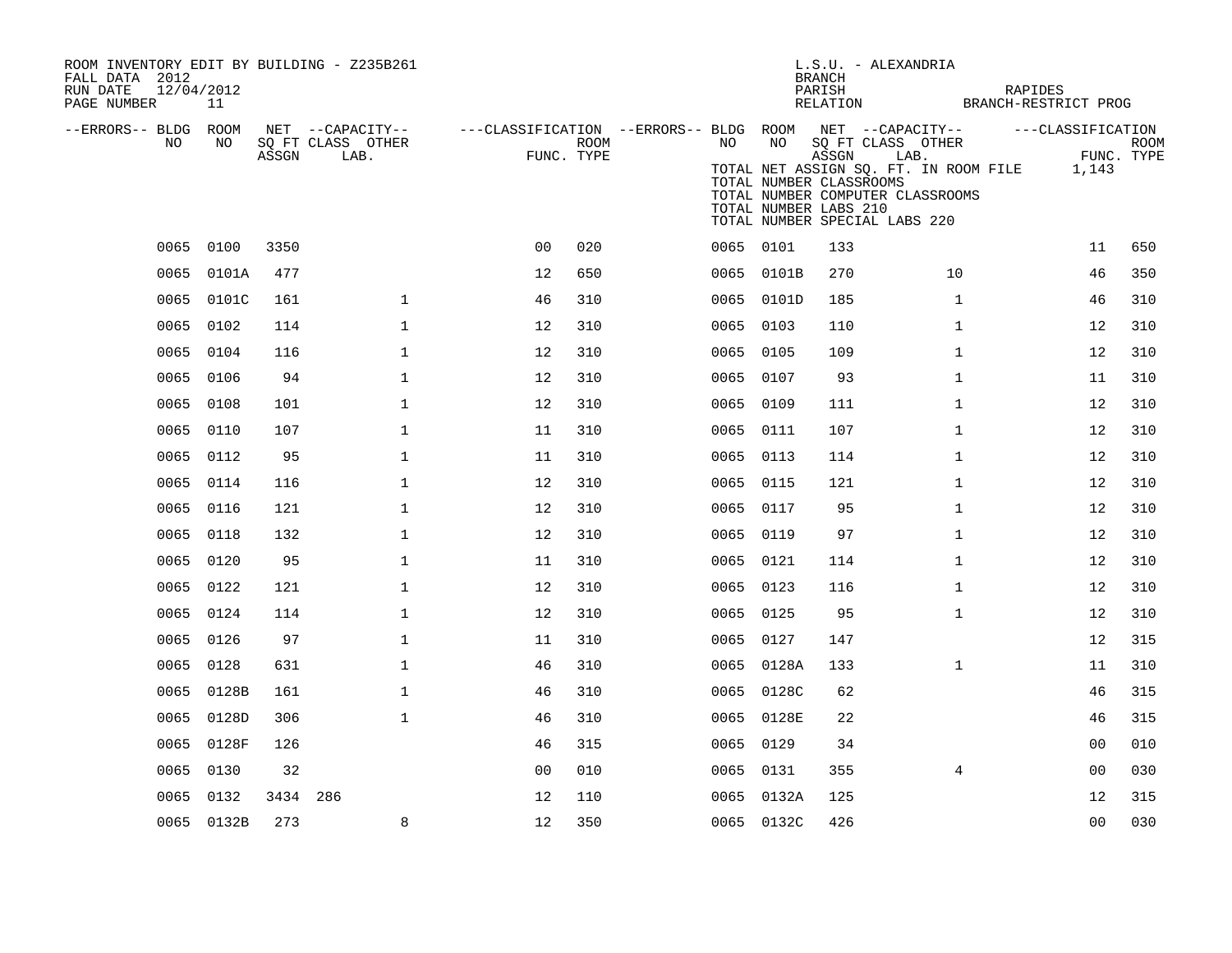| ROOM INVENTORY EDIT BY BUILDING - Z235B261<br>FALL DATA 2012<br>RUN DATE<br>PAGE NUMBER | 12/04/2012<br>12 |       |                                               |              |                |             |                                         |            |            | <b>BRANCH</b><br>PARISH<br>RELATION | L.S.U. - ALEXANDRIA                           | RAPIDES<br>BRANCH-RESTRICT PROG |                                 |             |
|-----------------------------------------------------------------------------------------|------------------|-------|-----------------------------------------------|--------------|----------------|-------------|-----------------------------------------|------------|------------|-------------------------------------|-----------------------------------------------|---------------------------------|---------------------------------|-------------|
| --ERRORS-- BLDG ROOM<br>NO                                                              | NO               | ASSGN | NET --CAPACITY--<br>SQ FT CLASS OTHER<br>LAB. |              | FUNC. TYPE     | <b>ROOM</b> | ---CLASSIFICATION --ERRORS-- BLDG<br>NO |            | ROOM<br>NO | ASSGN                               | NET --CAPACITY--<br>SQ FT CLASS OTHER<br>LAB. |                                 | ---CLASSIFICATION<br>FUNC. TYPE | <b>ROOM</b> |
| 0065                                                                                    | 0133             | 264   |                                               | $\mathbf{3}$ | 0 <sub>0</sub> | 030         | 0065                                    |            | 0134       | 81                                  |                                               |                                 | 0 <sub>0</sub>                  | 010         |
| 0065                                                                                    | 0135             | 96    |                                               |              | 0 <sub>0</sub> | 030         |                                         | 0065 0136  |            | 114                                 |                                               | $\mathbf{1}$                    | 11                              | 310         |
| 0065                                                                                    | 0137             | 110   |                                               | $\mathbf 1$  | 11             | 310         |                                         | 0065 0138  |            | 110                                 |                                               | $\mathbf{1}$                    | 11                              | 310         |
| 0065                                                                                    | 0139             | 107   |                                               | $\mathbf 1$  | 11             | 310         |                                         | 0065 0140  |            | 89                                  |                                               | $\mathbf{1}$                    | 11                              | 310         |
| 0065                                                                                    | 0141             | 89    |                                               | $\mathbf{1}$ | 11             | 310         |                                         | 0065 0142  |            | 113                                 |                                               | $\mathbf{1}$                    | 11                              | 310         |
| 0065                                                                                    | 0143             | 114   |                                               | $\mathbf 1$  | 46             | 315         |                                         | 0065 0144  |            | 118                                 |                                               | $\mathbf{1}$                    | 11                              | 310         |
| 0065                                                                                    | 0145             | 118   |                                               | $\mathbf{1}$ | 11             | 731         |                                         | 0065 0146  |            | 251                                 |                                               | $\mathbf{1}$                    | 46                              | 350         |
| 0065                                                                                    | 0147             | 370   |                                               | $\mathbf{1}$ | 46             | 310         |                                         | 0065 0148  |            | 81                                  |                                               |                                 | 46                              | 315         |
| 0065                                                                                    | 0149             | 138   |                                               | $\mathbf{1}$ | 46             | 315         |                                         | 0065 0150  |            | 138                                 |                                               | $\mathbf{1}$                    | 11                              | 310         |
| 0065                                                                                    | 0151             | 162   |                                               | $\mathbf{1}$ | 11             | 310         |                                         | 0065 0152  |            | 115                                 |                                               | $\mathbf{1}$                    | 11                              | 350         |
| 0065                                                                                    | 0153             | 275   |                                               |              | 0 <sub>0</sub> | 030         |                                         | 0065 0154  |            | 258                                 |                                               |                                 | 0 <sub>0</sub>                  | 030         |
| 0065                                                                                    | 0155             | 228   |                                               |              | 0 <sub>0</sub> | 020         |                                         | 0065 0156  |            | 160                                 |                                               |                                 | 0 <sub>0</sub>                  | 020         |
| 0065                                                                                    | 0157             | 221   |                                               |              | 0 <sub>0</sub> | 020         | 0065                                    |            | 0158       | 39                                  |                                               |                                 | 0 <sub>0</sub>                  | 020         |
| 0065                                                                                    | 0200             | 2602  |                                               |              | 0 <sub>0</sub> | 020         | 0065                                    |            | 0201       | 300                                 | 9                                             |                                 | 12                              | 220         |
| 0065                                                                                    | 0202             | 300   | 11                                            |              | 12             | 240         | 0065                                    |            | 0203       | 243                                 | 9                                             |                                 | 12                              | 240         |
| 0065                                                                                    | 0204             | 243   |                                               |              | 12             | 225         | 0065                                    |            | 0205       | 212                                 |                                               | $\mathbf{1}$                    | 12                              | 310         |
| 0065                                                                                    | 0206             | 34    |                                               |              | 0 <sub>0</sub> | 010         | 0065                                    |            | 0207       | 715                                 | 40                                            |                                 | 12                              | 110         |
| 0065                                                                                    | 0208             | 683   | 42                                            |              | 12             | 110         | 0065                                    |            | 0209       | 1191                                | 31                                            |                                 | 12                              | 210         |
| 0065                                                                                    | 0209A            | 161   |                                               |              | 12             | 215         |                                         | 0065 0209B |            | 174                                 |                                               |                                 | 12                              | 215         |
| 0065                                                                                    | 0210A            | 636   | 12                                            |              | 12             | 210         |                                         | 0065 0210B |            | 635                                 | 12                                            |                                 | 12                              | 210         |
| 0065                                                                                    | 0211             | 186   |                                               | $\mathbf{1}$ | 11             | 731         |                                         | 0065 0212  |            | 186                                 |                                               | $\mathbf{1}$                    | 11                              | 731         |
| 0065                                                                                    | 0213             | 446   |                                               | 9            | 0 <sub>0</sub> | 030         |                                         | 0065 0214  |            | 117                                 |                                               |                                 | 12                              | 215         |
| 0065                                                                                    | 0215             | 117   |                                               |              | 12             | 215         |                                         | 0065 0216  |            | 856                                 |                                               |                                 | 12                              | 650         |
| 0065                                                                                    | 0216A            | 14    |                                               |              | 0 <sub>0</sub> | 010         |                                         | 0065 0216B |            | 14                                  |                                               |                                 | 0 <sub>0</sub>                  | 010         |
| 0065                                                                                    | 0217             | 65    |                                               |              | 0 <sub>0</sub> | 030         |                                         | 0065 0217A |            | 109                                 |                                               | 3                               | 0 <sub>0</sub>                  | 030         |
|                                                                                         | 0065 0218        | 98    |                                               |              | 12             | 315         |                                         | 0065 0219  |            | 117                                 |                                               | $\mathbf{1}$                    | 11                              | 731         |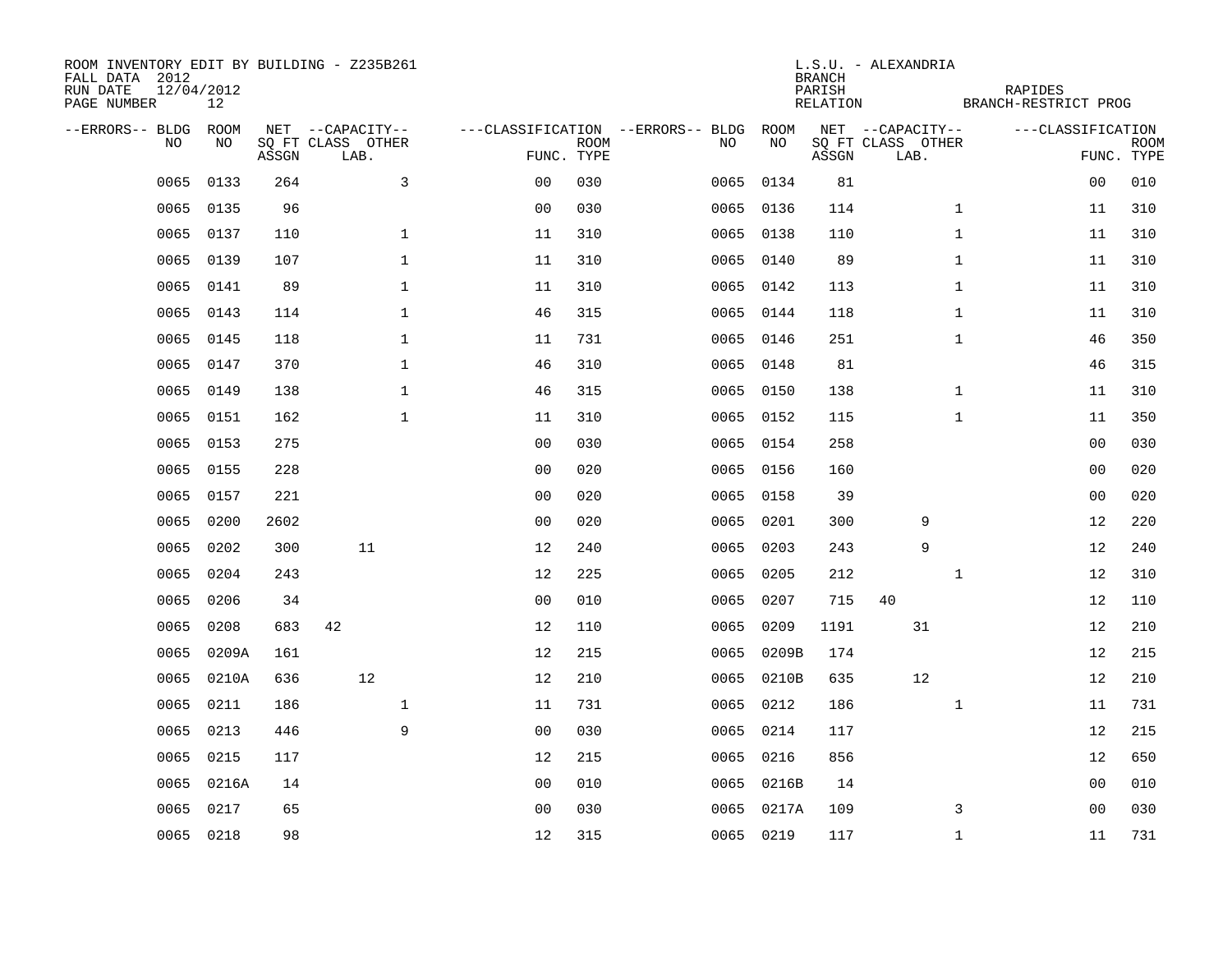| ROOM INVENTORY EDIT BY BUILDING - Z235B261<br>FALL DATA 2012<br>RUN DATE<br>12/04/2012<br>PAGE NUMBER 13 |                |       |                           |              |                                                         |                    |           |                                                                                   | L.S.U. - ALEXANDRIA<br><b>BRANCH</b><br>PARISH |      |                                                                           | RAPIDES<br>RELATION BRANCH-RESTRICT PROG |                           |
|----------------------------------------------------------------------------------------------------------|----------------|-------|---------------------------|--------------|---------------------------------------------------------|--------------------|-----------|-----------------------------------------------------------------------------------|------------------------------------------------|------|---------------------------------------------------------------------------|------------------------------------------|---------------------------|
| --ERRORS-- BLDG ROOM                                                                                     |                |       | NET --CAPACITY--          |              | ---CLASSIFICATION --ERRORS-- BLDG ROOM NET --CAPACITY-- |                    |           |                                                                                   |                                                |      |                                                                           | ---CLASSIFICATION                        |                           |
| NO                                                                                                       | NO             | ASSGN | SQ FT CLASS OTHER<br>LAB. |              |                                                         | ROOM<br>FUNC. TYPE | NO        | NO                                                                                | ASSGN                                          | LAB. | SQ FT CLASS OTHER                                                         |                                          | <b>ROOM</b><br>FUNC. TYPE |
| 0065                                                                                                     | 0220           | 1168  | 23                        |              | 12                                                      | 210                |           | 0065 0220A                                                                        | 154                                            |      |                                                                           | 12                                       | 215                       |
|                                                                                                          | 0065 0220B     | 170   |                           |              | 12                                                      | 215                | 0065 0221 |                                                                                   | 656                                            | 40   |                                                                           | 12                                       | 110                       |
|                                                                                                          | 0065 0222      | 656   | 45                        |              | 12                                                      | 110                | 0065 0223 |                                                                                   | 34                                             |      |                                                                           | 0 <sub>0</sub>                           | 010                       |
| 0065                                                                                                     | 0224           | 217   |                           | $\mathbf 1$  | 12                                                      | 310                | 0065 0225 |                                                                                   | 253                                            | 17   |                                                                           | 44                                       | 110                       |
|                                                                                                          | 0065 0226      | 526   | 6                         |              | 12                                                      | 210                | 0065 0227 |                                                                                   | 299                                            |      | 6                                                                         | 12                                       | 210                       |
|                                                                                                          | 0065 0255      | 228   |                           |              | 0 <sub>0</sub>                                          | 020                | 0065 0256 |                                                                                   | 160                                            |      |                                                                           | 0 <sub>0</sub>                           | 020                       |
|                                                                                                          | 0065 0257      | 221   |                           |              | 0 <sub>0</sub>                                          | 020                | 0065 0258 | TOTAL NUMBER CLASSROOMS<br>TOTAL NUMBER LABS 210<br>TOTAL NUMBER SPECIAL LABS 220 | 39                                             |      | TOTAL NET ASSIGN SQ. FT. IN ROOM FILE<br>TOTAL NUMBER COMPUTER CLASSROOMS | 00<br>22,957<br>6<br>6<br>$\mathbf{1}$   | 020                       |
|                                                                                                          | 0066 0001 1015 |       |                           |              | 91                                                      | 675                |           | TOTAL NUMBER CLASSROOMS<br>TOTAL NUMBER LABS 210<br>TOTAL NUMBER SPECIAL LABS 220 |                                                |      | TOTAL NET ASSIGN SQ. FT. IN ROOM FILE<br>TOTAL NUMBER COMPUTER CLASSROOMS | 1,015                                    |                           |
|                                                                                                          | 0067 0100      | 329   |                           |              | 74                                                      | 750                |           | TOTAL NUMBER CLASSROOMS<br>TOTAL NUMBER LABS 210<br>TOTAL NUMBER SPECIAL LABS 220 |                                                |      | TOTAL NET ASSIGN SQ. FT. IN ROOM FILE<br>TOTAL NUMBER COMPUTER CLASSROOMS | 329                                      |                           |
|                                                                                                          | 0068 0100      | 1169  |                           |              | 0 <sub>0</sub>                                          | 020                | 0068 0101 |                                                                                   | 480                                            |      | 24                                                                        | 11                                       | 220                       |
| 0068                                                                                                     | 0102           | 512   | 24                        |              | 11                                                      | 210                | 0068 0103 |                                                                                   | 440                                            |      | 20                                                                        | 11                                       | 240                       |
|                                                                                                          | 0068 0104      | 600   | 20                        |              | 11                                                      | 210                | 0068 0105 |                                                                                   | 152                                            |      | $\mathbf{1}$                                                              | 11                                       | 310                       |
| 0068                                                                                                     | 0106           | 152   |                           | 4            | 11                                                      | 310                | 0068 0107 |                                                                                   | 488                                            | 31   |                                                                           | 11                                       | 110                       |
| 0068                                                                                                     | 0108           | 160   |                           | $\mathbf{1}$ | 11                                                      | 310                | 0068      | 0109                                                                              | 136                                            |      | $\mathbf{1}$                                                              | 11                                       | 310                       |
| 0068                                                                                                     | 0110           | 449   |                           |              | 91                                                      | 630                | 0068 0111 |                                                                                   | 94                                             |      | $\overline{4}$                                                            | 0 <sub>0</sub>                           | 030                       |
| 0068                                                                                                     | 0112           | 248   | $\mathbf{1}$              |              | 11                                                      | 210                | 0068 0113 |                                                                                   | 216                                            |      | $\mathbf{1}$                                                              | 11                                       | 310                       |
| 0068                                                                                                     | 0114           | 130   |                           | $\mathbf 1$  | 11                                                      | 731                | 0068 0115 |                                                                                   | 176                                            |      | $\overline{2}$                                                            | 0 <sub>0</sub>                           | 030                       |
|                                                                                                          | 0068 0115A     | 24    |                           |              | 0 <sub>0</sub>                                          | 010                | 0068 0116 |                                                                                   | 138                                            |      |                                                                           | 11                                       | 731                       |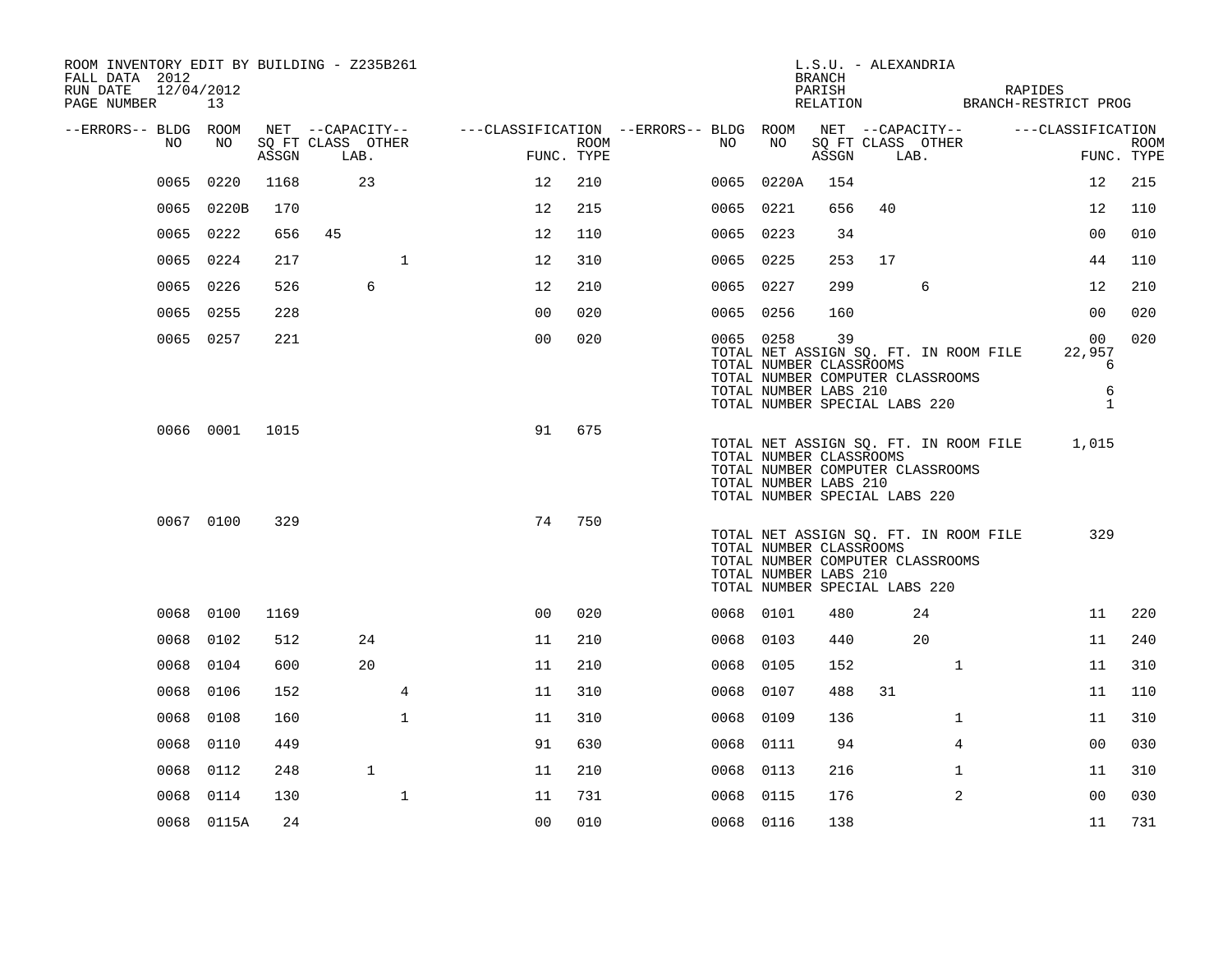| ROOM INVENTORY EDIT BY BUILDING - Z235B261<br>FALL DATA 2012<br>RUN DATE 12/04/2012<br>PAGE NUMBER 14 |                |       |              |                |     |           |            | BRANCH<br>PARISH                                        | L.S.U. - ALEXANDRIA<br>RELATION BRANCH-RESTRICT PROG                                                             | RAPIDES                                                      |     |
|-------------------------------------------------------------------------------------------------------|----------------|-------|--------------|----------------|-----|-----------|------------|---------------------------------------------------------|------------------------------------------------------------------------------------------------------------------|--------------------------------------------------------------|-----|
| --ERRORS-- BLDG ROOM<br>NO                                                                            | NO NO          | ASSGN | LAB.         | FUNC. TYPE     |     |           |            |                                                         | ASSGN LAB.                                                                                                       | FUN<br>FUNC. TYPE                                            |     |
|                                                                                                       | 0068 0117      | 32    |              | 11             | 731 | 0068 0118 |            | 630                                                     |                                                                                                                  | 91                                                           | 630 |
|                                                                                                       | 0068 0119      | 630   |              | 91             | 630 | 0068 0120 |            | 84                                                      |                                                                                                                  | 91                                                           | 635 |
|                                                                                                       | 0068 0121      | 537   |              | 91             | 670 |           | 0068 0121A | 50                                                      |                                                                                                                  | 91                                                           | 675 |
|                                                                                                       | 0068 0121B     | 78    | 1            | 91             | 310 | 0068 0122 |            | 489<br>TOTAL NUMBER CLASSROOMS<br>TOTAL NUMBER LABS 210 | TOTAL NET ASSIGN SQ. FT. IN ROOM FILE<br>TOTAL NUMBER COMPUTER CLASSROOMS<br>TOTAL NUMBER SPECIAL LABS 220       | 0 <sub>0</sub><br>6,342<br>$\mathbf{1}$<br>3<br>$\mathbf{1}$ | 020 |
|                                                                                                       | 0070 0001 2245 |       |              | 61             | 970 |           |            | TOTAL NUMBER CLASSROOMS<br>TOTAL NUMBER LABS 210        | TOTAL NET ASSIGN SQ. FT. IN ROOM FILE 2,245<br>TOTAL NUMBER COMPUTER CLASSROOMS<br>TOTAL NUMBER SPECIAL LABS 220 |                                                              |     |
|                                                                                                       | 0071 0100      | 89    |              | 0 <sub>0</sub> | 020 | 0071 0101 |            | 195                                                     | $\mathbf{1}$                                                                                                     | 63                                                           | 325 |
|                                                                                                       | 0071 0102      | 255   | $\mathbf{1}$ | 63             | 310 | 0071 0103 |            | 152                                                     | $\mathbf{1}$                                                                                                     | 63                                                           | 310 |
|                                                                                                       | 0071 0104      | 140   |              | 63             | 315 |           | 0071 0105A | 138                                                     | $\mathbf{1}$                                                                                                     | 63                                                           | 310 |
|                                                                                                       | 0071 0105B     | 117   |              | 63             | 315 | 0071 0106 |            | 34                                                      | $\mathbf{1}$                                                                                                     | 0 <sub>0</sub>                                               | 030 |
|                                                                                                       | 0071 0107      | 27    |              | 63             | 315 | 0071 0108 |            | 9                                                       |                                                                                                                  | 63                                                           | 715 |
|                                                                                                       | 0071 0109      | 36    |              | 63             | 315 | 0071 0110 |            | 7                                                       |                                                                                                                  | 0 <sub>0</sub>                                               | 030 |
|                                                                                                       | 0071 0111      | 23    |              | 63             | 315 | 0071 0112 |            | 4                                                       |                                                                                                                  | 0 <sub>0</sub>                                               | 030 |
|                                                                                                       | 0071 0113      | 5     |              | 0 <sub>0</sub> | 010 |           |            | TOTAL NUMBER CLASSROOMS<br>TOTAL NUMBER LABS 210        | TOTAL NET ASSIGN SQ. FT. IN ROOM FILE 1,092<br>TOTAL NUMBER COMPUTER CLASSROOMS<br>TOTAL NUMBER SPECIAL LABS 220 |                                                              |     |
|                                                                                                       | 0072 0001 1742 |       |              | 61             | 970 |           |            | TOTAL NUMBER CLASSROOMS<br>TOTAL NUMBER LABS 210        | TOTAL NET ASSIGN SQ. FT. IN ROOM FILE 1,742<br>TOTAL NUMBER COMPUTER CLASSROOMS<br>TOTAL NUMBER SPECIAL LABS 220 |                                                              |     |
|                                                                                                       | 0073 0001 1742 |       |              | 61             | 970 |           |            |                                                         | TOTAL NET ASSIGN SQ. FT. IN ROOM FILE 1,742                                                                      |                                                              |     |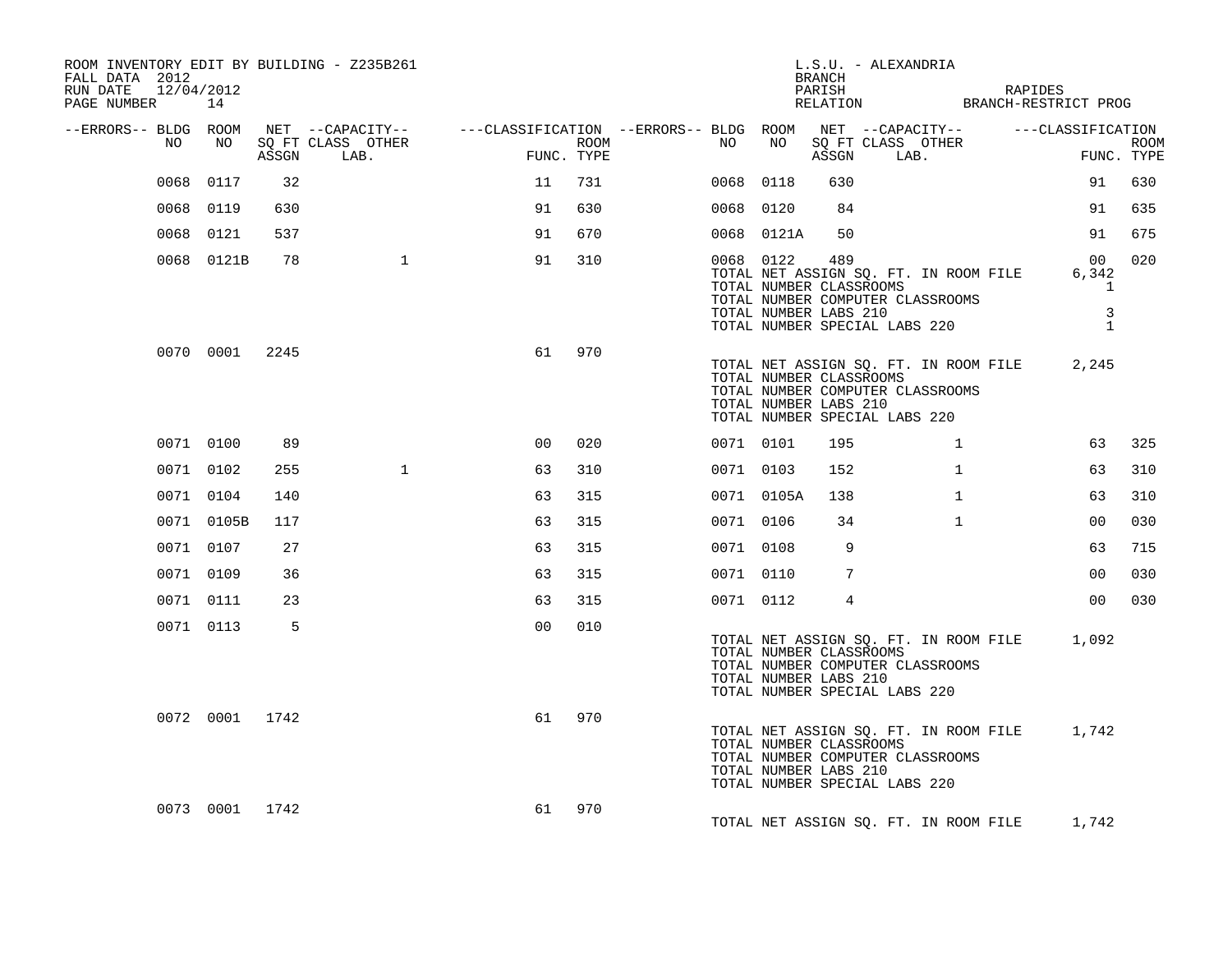| ROOM INVENTORY EDIT BY BUILDING - Z235B261<br>FALL DATA 2012<br>RUN DATE<br>12/04/2012<br>PAGE NUMBER | 15              |       |                                                                                                                             |                     |      |           |                 | L.S.U. - ALEXANDRIA<br><b>BRANCH</b><br>PARISH<br>PARISH RAPIDES<br>RELATION BRANCH-RESTRICT PROG                                                                     |              | RAPIDES |                |                    |
|-------------------------------------------------------------------------------------------------------|-----------------|-------|-----------------------------------------------------------------------------------------------------------------------------|---------------------|------|-----------|-----------------|-----------------------------------------------------------------------------------------------------------------------------------------------------------------------|--------------|---------|----------------|--------------------|
| --ERRORS-- BLDG ROOM<br>NO                                                                            | NO <sub>1</sub> | ASSGN | NET --CAPACITY-- - ---CLASSIFICATION --ERRORS-- BLDG ROOM NET --CAPACITY-- - ---CLASSIFICATION<br>SQ FT CLASS OTHER<br>LAB. | FUNC.<br>FUNC. TYPE | ROOM |           |                 | NO NO SQ FT CLASS OTHER<br>ASSGN LAB.<br>TOTAL NUMBER CLASSROOMS<br>TOTAL NUMBER COMPUTER CLASSROOMS<br>TOTAL NUMBER LABS 210<br>TOTAL NUMBER SPECIAL LABS 220        |              |         |                | ROOM<br>FUNC. TYPE |
|                                                                                                       | 0074 0101       | 834   |                                                                                                                             | 63                  | 730  |           |                 | TOTAL NET ASSIGN SQ. FT. IN ROOM FILE<br>TOTAL NUMBER CLASSROOMS<br>TOTAL NUMBER COMPUTER CLASSROOMS<br>TOTAL NUMBER LABS 210<br>TOTAL NUMBER SPECIAL LABS 220        |              |         | 834            |                    |
|                                                                                                       | 0075 0100       | 100   |                                                                                                                             | 11                  | 730  |           |                 | TOTAL NET ASSIGN SQ. FT. IN ROOM FILE<br>TOTAL NUMBER CLASSROOMS<br>TOTAL NUMBER COMPUTER CLASSROOMS<br>TOTAL NUMBER LABS 210<br>TOTAL NUMBER SPECIAL LABS 220        |              |         | 100            |                    |
|                                                                                                       | 0077 0101       | 149   |                                                                                                                             | 0 <sup>0</sup>      | 020  | 0077 0102 |                 | 196                                                                                                                                                                   | $\mathbf{1}$ |         | 71             | 310                |
|                                                                                                       | 0077 0103       | 232   | $\mathbf{1}$                                                                                                                | 71                  | 310  |           | 0077 0103A 2480 |                                                                                                                                                                       |              |         | 72             | 725                |
|                                                                                                       | 0077 0104       | 173   |                                                                                                                             | 00                  | 030  | 0077 0105 |                 | 20                                                                                                                                                                    |              |         | 0 <sub>0</sub> | 030                |
|                                                                                                       | 0077 0106       | 223   |                                                                                                                             | 0 <sub>0</sub>      | 030  |           | 0077 0106A      | 33                                                                                                                                                                    |              |         | 0 <sub>0</sub> | 030                |
|                                                                                                       | 0077 0107       | 171   | $\mathbf{1}$                                                                                                                | 71                  | 310  | 0077 0108 |                 | 4610                                                                                                                                                                  |              |         | 72             | 720                |
|                                                                                                       | 0077 0108A      | 253   |                                                                                                                             | 72                  | 720  | 0077 0109 |                 | 24                                                                                                                                                                    |              |         | 75             | 725                |
|                                                                                                       | 0077 0111       | 2000  |                                                                                                                             | 63                  | 730  | 0077 0112 |                 | 120                                                                                                                                                                   |              |         | 72             | 725                |
|                                                                                                       | 0077 0113       | 380   |                                                                                                                             | 71                  | 680  | 0077 0114 |                 | 1000                                                                                                                                                                  |              |         | 73             | 745                |
|                                                                                                       | 0077 0115       | 2720  |                                                                                                                             | 75                  | 740  | 0077 0116 |                 | 752<br>TOTAL NET ASSIGN SQ. FT. IN ROOM FILE<br>TOTAL NUMBER CLASSROOMS<br>TOTAL NUMBER COMPUTER CLASSROOMS<br>TOTAL NUMBER LABS 210<br>TOTAL NUMBER SPECIAL LABS 220 |              |         | 63<br>14,938   | 745                |
|                                                                                                       | 0100 0100       | 809   |                                                                                                                             | 0 <sub>0</sub>      | 020  | 0100 0101 |                 | 93                                                                                                                                                                    | $\mathbf{1}$ |         | 91             | 310                |
|                                                                                                       | 0100 0102       | 105   | $\mathbf{1}$                                                                                                                | 91                  | 325  | 0100 0103 |                 | 88                                                                                                                                                                    |              |         | 91             | 645                |
|                                                                                                       | 0100 0104       | 816   |                                                                                                                             | 91                  | 640  | 0100 0105 |                 | 88                                                                                                                                                                    |              |         | 91             | 645                |
|                                                                                                       | 0100 0106       | 86    |                                                                                                                             | 91                  | 645  | 0100 0107 |                 | 44                                                                                                                                                                    |              |         | 91             | 640                |
|                                                                                                       | 0100 0108       | 39    | $\mathbf{1}$                                                                                                                | 91                  | 645  | 0100 0109 |                 | 901                                                                                                                                                                   | 26           |         | 91             | 640                |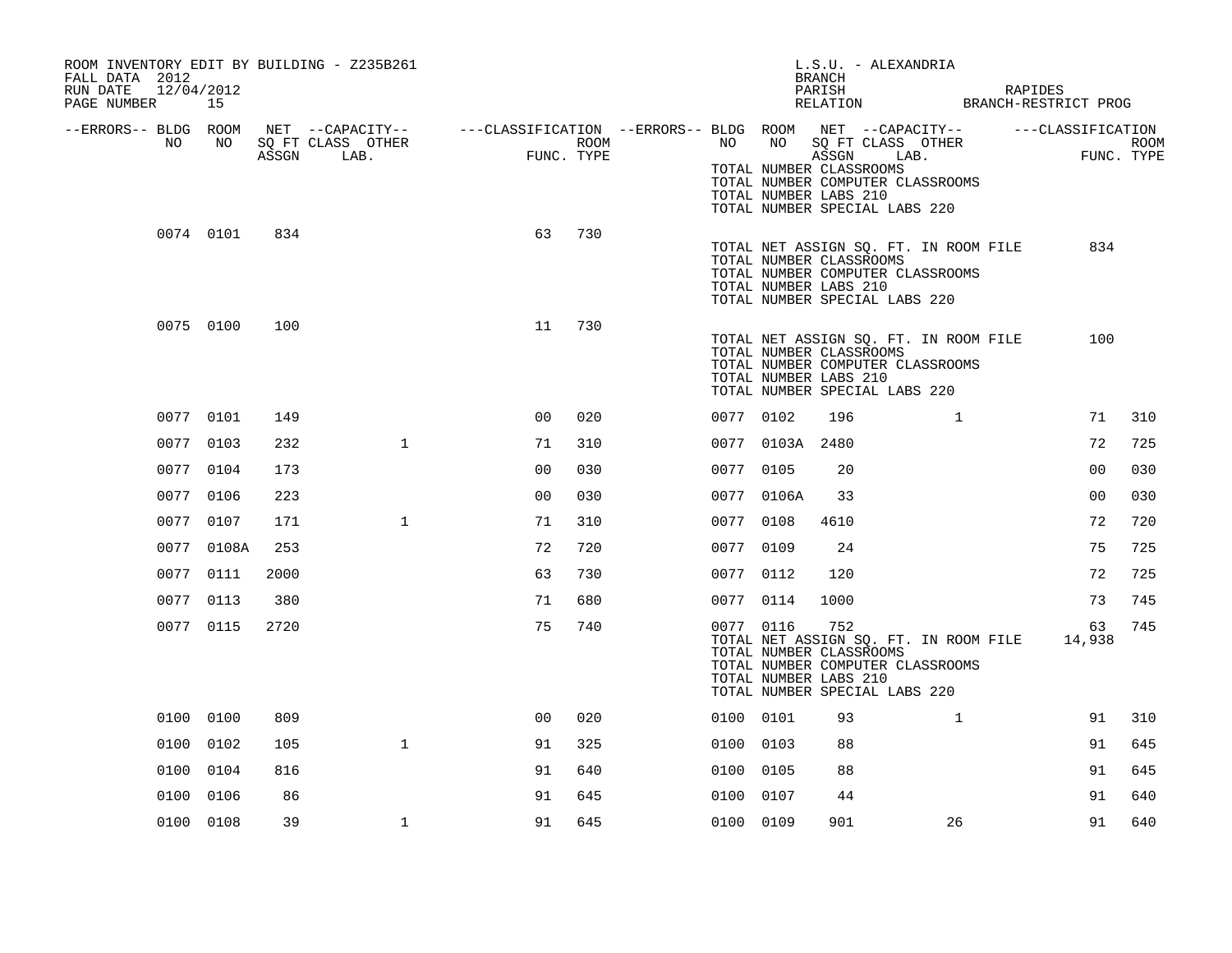| ROOM INVENTORY EDIT BY BUILDING - Z235B261<br>FALL DATA 2012<br>12/04/2012<br>RUN DATE<br>PAGE NUMBER 16 |           |       |                                               |                                                                       |             |           |           | <b>BRANCH</b><br>PARISH                                 | L.S.U. - ALEXANDRIA<br>PARISH RAPIDES<br>RELATION BRANCH-RESTRICT PROG                                                     | RAPIDES           |                           |
|----------------------------------------------------------------------------------------------------------|-----------|-------|-----------------------------------------------|-----------------------------------------------------------------------|-------------|-----------|-----------|---------------------------------------------------------|----------------------------------------------------------------------------------------------------------------------------|-------------------|---------------------------|
| --ERRORS-- BLDG ROOM<br>NO                                                                               | NO        | ASSGN | NET --CAPACITY--<br>SQ FT CLASS OTHER<br>LAB. | ---CLASSIFICATION --ERRORS-- BLDG ROOM NET --CAPACITY--<br>FUNC. TYPE | <b>ROOM</b> | NO        | NO        |                                                         | SQ FT CLASS OTHER<br>ASSGN LAB.                                                                                            | ---CLASSIFICATION | <b>ROOM</b><br>FUNC. TYPE |
|                                                                                                          | 0100 0110 | 37    | 2                                             | 91                                                                    | 640         |           | 0100 0111 | 11                                                      |                                                                                                                            | 00                | 010                       |
|                                                                                                          | 0100 0112 | 18    |                                               | 91                                                                    | 645         |           | 0100 0113 | 458                                                     | 13                                                                                                                         | 91                | 640                       |
|                                                                                                          | 0100 0114 | 37    | 2                                             | 91                                                                    | 640         | 0100 0115 |           | 419<br>TOTAL NUMBER CLASSROOMS<br>TOTAL NUMBER LABS 210 | 12<br>TOTAL NET ASSIGN SQ. FT. IN ROOM FILE<br>TOTAL NUMBER COMPUTER CLASSROOMS<br>TOTAL NUMBER SPECIAL LABS 220           | 91<br>3,229       | 640                       |
|                                                                                                          | 0109 0100 | 1325  |                                               | 0 <sup>0</sup>                                                        | 020         | 0109 0101 |           | 954                                                     | 2                                                                                                                          | 64                | 310                       |
|                                                                                                          | 0109 0102 | 118   | $\mathbf{1}$                                  | 64                                                                    | 350         | 0109 0103 |           | 118                                                     | $\mathbf{1}$                                                                                                               | 64                | 325                       |
| 0109                                                                                                     | 0104      | 108   | $\mathbf{1}$                                  | 64                                                                    | 310         | 0109 0105 |           | 110                                                     | $\mathbf{1}$                                                                                                               | 64                | 310                       |
| 0109                                                                                                     | 0106      | 141   |                                               | 14                                                                    | 315         | 0109 0107 |           | 1664                                                    | 50                                                                                                                         | 44                | 240                       |
| 0109                                                                                                     | 0108      | 140   |                                               | 14                                                                    | 315         | 0109 0109 |           | 141                                                     | 3                                                                                                                          | 0 <sub>0</sub>    | 030                       |
| 0109                                                                                                     | 0110      | 139   | $\mathbf{3}$                                  | 0 <sub>0</sub>                                                        | 030         | 0109 0111 |           | 114                                                     | $\mathbf{1}$                                                                                                               | 11                | 310                       |
| 0109                                                                                                     | 0112      | 118   | $\overline{4}$                                | 44                                                                    | 310         | 0109 0113 |           | 115                                                     | $\mathbf{1}$                                                                                                               | 64                | 310                       |
| 0109                                                                                                     | 0114      | 116   | $\mathbf 1$                                   | 11                                                                    | 310         | 0109 0115 |           | 579                                                     | 15                                                                                                                         | 44                | 710                       |
|                                                                                                          | 0109 0116 | 247   | 16                                            | 44                                                                    | 240         | 0109 0117 |           | 117                                                     | $\mathbf{1}$                                                                                                               | 11                | 310                       |
|                                                                                                          | 0109 0118 | 107   |                                               | 44                                                                    | 710         | 0109 0119 |           | 523                                                     | $\overline{2}$                                                                                                             | 11                | 310                       |
|                                                                                                          | 0109 0120 | 64    |                                               | 44                                                                    | 731         | 0109 0121 |           | 40                                                      |                                                                                                                            | 0 <sub>0</sub>    | 010                       |
|                                                                                                          | 0109 0122 | 148   |                                               | 0 <sub>0</sub>                                                        | 030         | 0109 0123 |           | 148<br>TOTAL NUMBER CLASSROOMS<br>TOTAL NUMBER LABS 210 | TOTAL NET ASSIGN SQ. FT. IN ROOM FILE<br>TOTAL NUMBER COMPUTER CLASSROOMS<br>TOTAL NUMBER SPECIAL LABS 220                 | 00<br>5,453       | 030                       |
|                                                                                                          | 0111 0113 | 504   | 20                                            | 42                                                                    | 110         | 0111 0206 |           | 160                                                     | $\mathbf{1}$                                                                                                               | 42                | 310                       |
| 9 0111 0211                                                                                              |           | 757   | 10                                            | 42                                                                    | 110         | 0111 0221 |           | 100                                                     | $\mathbf{1}$                                                                                                               | 42                | 310                       |
|                                                                                                          | 0111 0222 | 100   | $\mathbf{1}$                                  | 42                                                                    | 310         |           | 0111 0224 | 266<br>TOTAL NUMBER CLASSROOMS<br>TOTAL NUMBER LABS 210 | $\mathbf{1}$<br>TOTAL NET ASSIGN SQ. FT. IN ROOM FILE<br>TOTAL NUMBER COMPUTER CLASSROOMS<br>TOTAL NUMBER SPECIAL LABS 220 | 42<br>1,887<br>2  | 310                       |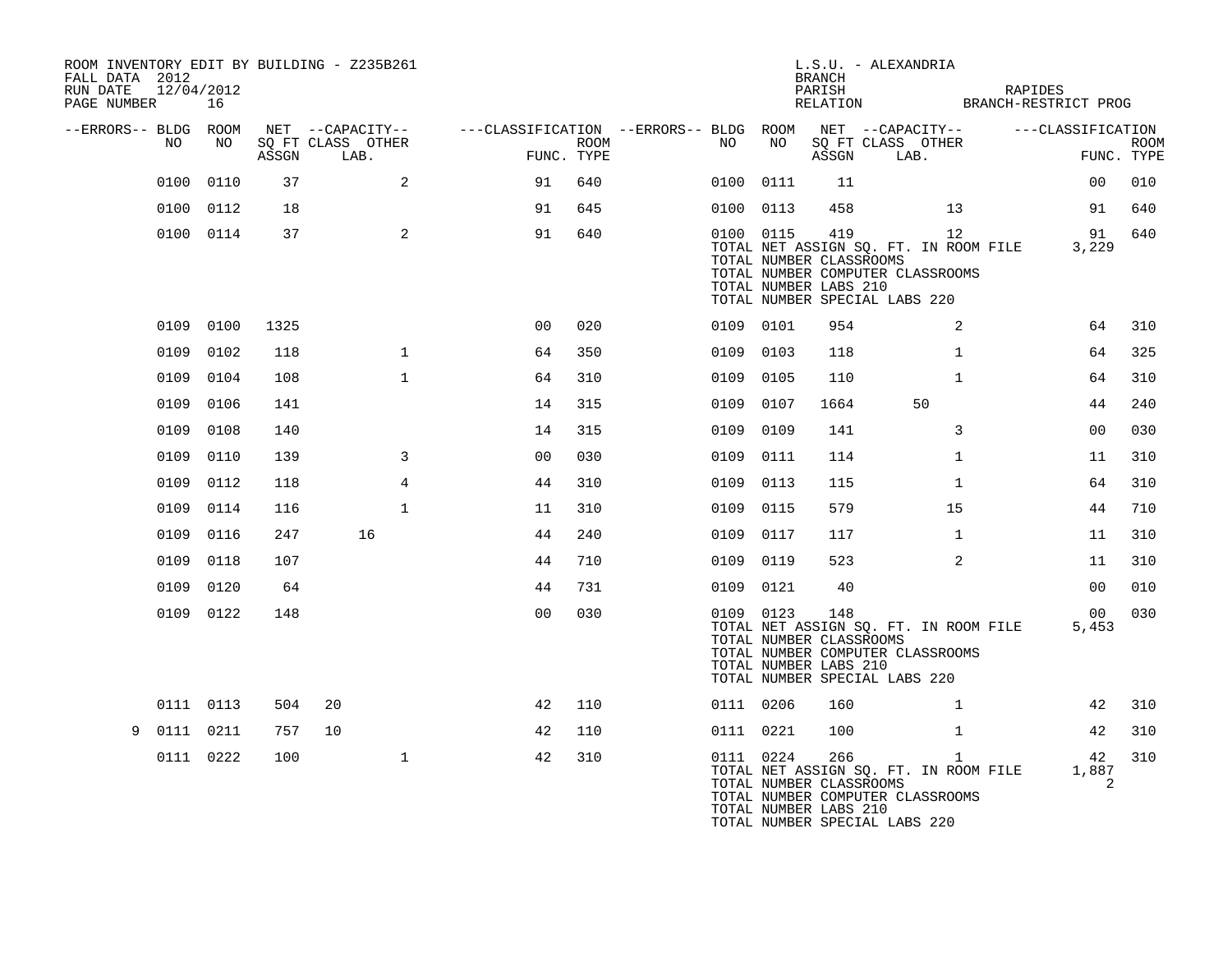| ROOM INVENTORY EDIT BY BUILDING - Z235B261<br>FALL DATA 2012<br>RUN DATE<br>12/04/2012<br>PAGE NUMBER 17 |                |       |                                                                                                                             |                    |     |                  |           |                 | L.S.U. - ALEXANDRIA<br>BRANCH                                                     |                                                                           | PARISH RAPIDES RELATION BRANCH-RESTRICT PROG |                    |
|----------------------------------------------------------------------------------------------------------|----------------|-------|-----------------------------------------------------------------------------------------------------------------------------|--------------------|-----|------------------|-----------|-----------------|-----------------------------------------------------------------------------------|---------------------------------------------------------------------------|----------------------------------------------|--------------------|
| --ERRORS-- BLDG ROOM<br>NO                                                                               | NO             | ASSGN | NET --CAPACITY-- - ---CLASSIFICATION --ERRORS-- BLDG ROOM NET --CAPACITY-- - ---CLASSIFICATION<br>SQ FT CLASS OTHER<br>LAB. | FIMC<br>FUNC. TYPE |     | ROOM <b>ROOM</b> |           |                 | ASSGN LAB.                                                                        | NO NO SQ FT CLASS OTHER                                                   | <b>FUN</b>                                   | ROOM<br>FUNC. TYPE |
|                                                                                                          | 0112 0100      |       | 528 11                                                                                                                      | 11 250             |     |                  |           |                 | TOTAL NUMBER CLASSROOMS<br>TOTAL NUMBER LABS 210<br>TOTAL NUMBER SPECIAL LABS 220 | TOTAL NUMBER COMPUTER CLASSROOMS                                          | 528<br>TOTAL NET ASSIGN SQ. FT. IN ROOM FILE |                    |
|                                                                                                          |                |       | 0113 0100 1656 33                                                                                                           | 42                 | 250 |                  |           |                 | TOTAL NUMBER CLASSROOMS<br>TOTAL NUMBER LABS 210<br>TOTAL NUMBER SPECIAL LABS 220 | TOTAL NUMBER COMPUTER CLASSROOMS                                          | TOTAL NET ASSIGN SQ. FT. IN ROOM FILE 1,656  |                    |
|                                                                                                          | 0114 0100      | 100   |                                                                                                                             | 51                 | 525 |                  |           |                 | TOTAL NUMBER CLASSROOMS<br>TOTAL NUMBER LABS 210<br>TOTAL NUMBER SPECIAL LABS 220 | TOTAL NET ASSIGN SQ. FT. IN ROOM FILE<br>TOTAL NUMBER COMPUTER CLASSROOMS | 100                                          |                    |
|                                                                                                          | 0115 0100      | 126   |                                                                                                                             | 72                 | 725 |                  |           |                 | TOTAL NUMBER CLASSROOMS<br>TOTAL NUMBER LABS 210<br>TOTAL NUMBER SPECIAL LABS 220 | TOTAL NUMBER COMPUTER CLASSROOMS                                          | 126<br>TOTAL NET ASSIGN SQ. FT. IN ROOM FILE |                    |
|                                                                                                          | 0117 0100 1216 |       |                                                                                                                             | 51                 | 520 |                  |           |                 | TOTAL NUMBER CLASSROOMS<br>TOTAL NUMBER LABS 210<br>TOTAL NUMBER SPECIAL LABS 220 | TOTAL NET ASSIGN SQ. FT. IN ROOM FILE<br>TOTAL NUMBER COMPUTER CLASSROOMS | 1,216                                        |                    |
|                                                                                                          | 0118 0100      | 305   |                                                                                                                             | 00                 | 020 |                  |           | 0118 0100A 1835 |                                                                                   |                                                                           | 0 <sub>0</sub>                               | 020                |
|                                                                                                          | 0118 0100B     | 419   | 10                                                                                                                          | 11                 | 410 |                  |           | 0118 0100C      | 567                                                                               |                                                                           | 0 <sub>0</sub>                               | 020                |
|                                                                                                          | 0118 0100D     | 120   |                                                                                                                             | 0 <sup>0</sup>     | 020 |                  |           | 0118 0100E 1887 |                                                                                   |                                                                           | 0 <sub>0</sub>                               | 020                |
|                                                                                                          | 0118 0100F     | 78    |                                                                                                                             | 0 <sub>0</sub>     | 020 |                  |           | 0118 0100G      | 241                                                                               |                                                                           | 0 <sub>0</sub>                               | 020                |
|                                                                                                          | 0118 0100H     | 50    |                                                                                                                             | 0 <sub>0</sub>     | 020 |                  |           | 0118 0100I      | 270                                                                               |                                                                           | 0 <sub>0</sub>                               | 020                |
|                                                                                                          | 0118 0100J     | 607   |                                                                                                                             | 0 <sub>0</sub>     | 020 |                  |           | 0118 0100K      | 72                                                                                |                                                                           | 0 <sub>0</sub>                               | 020                |
|                                                                                                          | 0118 0100L     | 85    |                                                                                                                             | 0 <sub>0</sub>     | 020 |                  |           | 0118 0100M      | 74                                                                                |                                                                           | 0 <sub>0</sub>                               | 020                |
|                                                                                                          | 0118 0100N     | 73    |                                                                                                                             | 0 <sub>0</sub>     | 020 |                  | 0118 0101 |                 | 161                                                                               | 10                                                                        | 11                                           | 210                |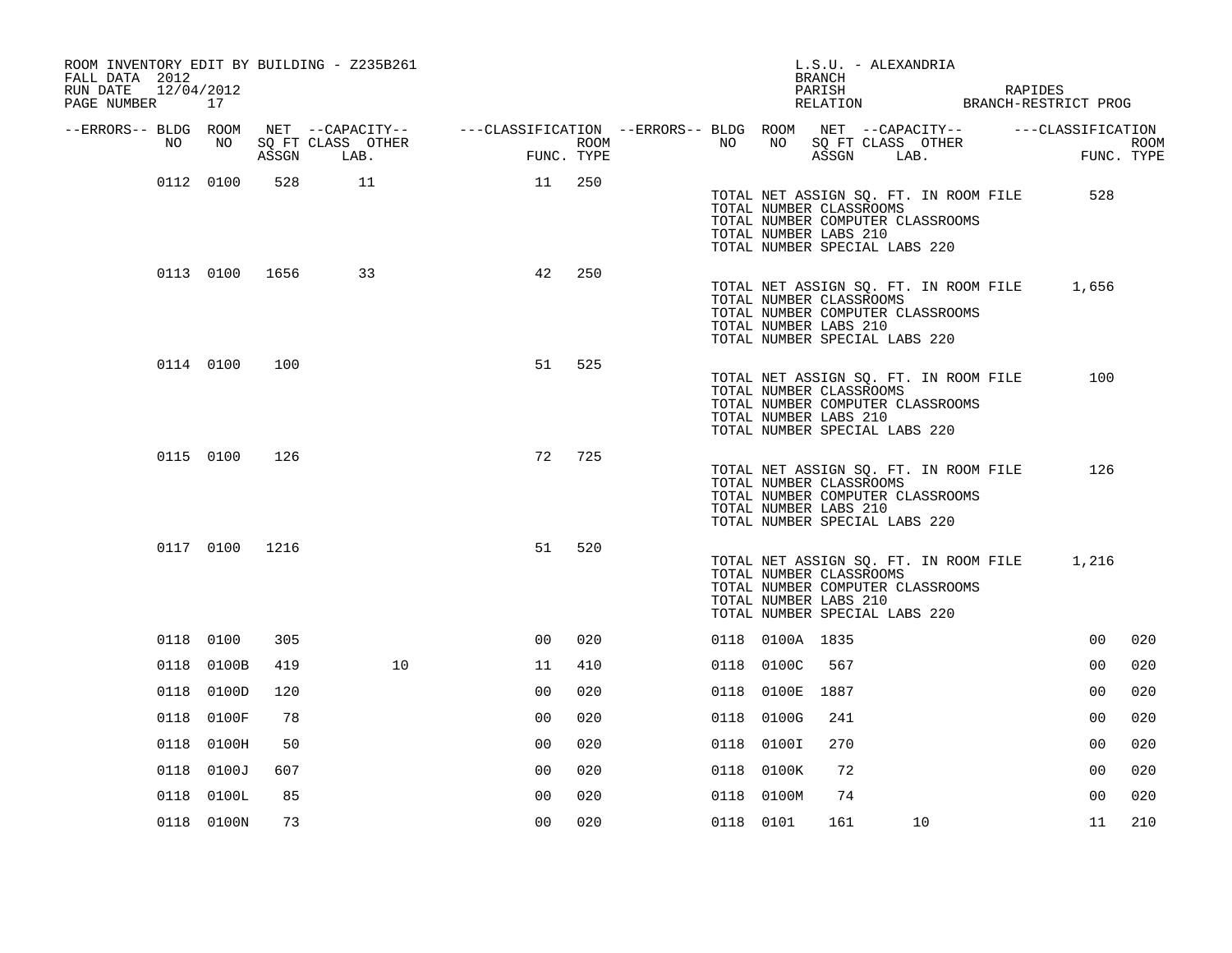| ROOM INVENTORY EDIT BY BUILDING - Z235B261<br>FALL DATA 2012<br>RUN DATE<br>PAGE NUMBER | 12/04/2012<br>18 |       |                           |                |             |                                        |            | BRANCH<br>PARISH<br>RELATION | L.S.U. - ALEXANDRIA       | RAPIDES<br>BRANCH-RESTRICT PROG |                           |
|-----------------------------------------------------------------------------------------|------------------|-------|---------------------------|----------------|-------------|----------------------------------------|------------|------------------------------|---------------------------|---------------------------------|---------------------------|
| --ERRORS-- BLDG ROOM                                                                    |                  |       | NET --CAPACITY--          |                |             | ---CLASSIFICATION --ERRORS-- BLDG ROOM |            |                              | NET --CAPACITY--          | ---CLASSIFICATION               |                           |
| NO                                                                                      | NO               | ASSGN | SQ FT CLASS OTHER<br>LAB. | FUNC. TYPE     | <b>ROOM</b> | NO                                     | NO         | ASSGN                        | SQ FT CLASS OTHER<br>LAB. |                                 | <b>ROOM</b><br>FUNC. TYPE |
| 0118                                                                                    | 0102             | 196   |                           | 11             | 635         | 0118                                   | 0103       | 2490                         | 140                       | 11                              | 610                       |
|                                                                                         | 0118 0103A       | 79    |                           | 0 <sub>0</sub> | 030         |                                        | 0118 0103B | 43                           |                           | 0 <sub>0</sub>                  | 030                       |
|                                                                                         | 0118 0104        | 37    |                           | 0 <sub>0</sub> | 010         |                                        | 0118 0105  | 1131                         | 30                        | 11                              | 210                       |
| 0118                                                                                    | 0106             | 130   |                           | 11             | 731         |                                        | 0118 0106A | 39                           |                           | 63                              | 315                       |
| 0118                                                                                    | 0106B            | 106   |                           | 11             | 215         |                                        | 0118 0107  | 96                           | 2                         | 11                              | 210                       |
| 0118                                                                                    | 0108             | 96    | 2                         | 11             | 210         |                                        | 0118 0109  | 64                           |                           | 11                              | 215                       |
| 0118                                                                                    | 0110             | 63    | 2                         | 11             | 210         |                                        | 0118 0111  | 63                           | $\overline{a}$            | 11                              | 210                       |
| 0118                                                                                    | 0112             | 100   |                           | 11             | 731         |                                        | 0118 0113  | 345                          |                           | 11                              | 720                       |
| 0118                                                                                    | 0114             | 121   |                           | 11             | 725         |                                        | 0118 0115  | 241                          |                           | 11                              | 215                       |
| 0118                                                                                    | 0116             | 133   |                           | 0 <sub>0</sub> | 030         |                                        | 0118 0117  | 315                          |                           | 11                              | 215                       |
| 0118                                                                                    | 0118             | 133   |                           | 0 <sub>0</sub> | 030         |                                        | 0118 0119  | 44                           |                           | 11                              | 215                       |
| 0118                                                                                    | 0120             | 44    |                           | 11             | 215         |                                        | 0118 0121  | 83                           |                           | 0 <sub>0</sub>                  | 030                       |
| 0118                                                                                    | 0122             | 257   | 10                        | 11             | 650         |                                        | 0118 0122A | 88                           |                           | 0 <sub>0</sub>                  | 020                       |
| 0118                                                                                    | 0123             | 64    |                           | 0 <sub>0</sub> | 010         |                                        | 0118 0124  | 1001                         |                           | 11                              | 280                       |
| 0118                                                                                    | 0125             | 86    | $\mathbf{1}$              | 11             | 310         |                                        | 0118 0126  | 149                          |                           | 11                              | 731                       |
| 0118                                                                                    | 0127             | 67    |                           | 11             | 731         |                                        | 0118 0129  | 322                          |                           | 0 <sub>0</sub>                  | 030                       |
| 0118                                                                                    | 0130             | 311   |                           | 63             | 315         |                                        | 0118 0131  | 201                          |                           | 46                              | 325                       |
| 0118                                                                                    | 0132             | 188   | 10                        | 11             | 350         |                                        | 0118 0133  | 93                           |                           | 11                              | 731                       |
|                                                                                         | 0118 0134        | 35    |                           | 11             | 731         |                                        | 0118 0135  | 466                          |                           | 0 <sub>0</sub>                  | 030                       |
| 0118                                                                                    | 0136             | 45    |                           | 0 <sub>0</sub> | 010         |                                        | 0118 0137  | 397                          |                           | 0 <sub>0</sub>                  | 030                       |
| 0118                                                                                    | 0138             | 678   |                           | 0 <sub>0</sub> | 030         |                                        | 0118 0139  | 149                          |                           | 00                              | 030                       |
| 0118                                                                                    | 0140             | 94    |                           | 0 <sub>0</sub> | 030         |                                        | 0118 0141  | 78                           |                           | 0 <sub>0</sub>                  | 030                       |
| 0118                                                                                    | 0142             | 122   |                           | 74             | 710         |                                        | 0118 0143  | 192                          |                           | 0 <sub>0</sub>                  | 030                       |
| 0118                                                                                    | 0144             | 1251  | 80                        | 11             | 110         |                                        | 0118 0145  | 1858                         | 80                        | 11                              | 110                       |
| 0118                                                                                    | 0146             | 1251  | 80                        | 11             | 110         |                                        | 0118 0146A | 49                           |                           | 0 <sub>0</sub>                  | 020                       |
|                                                                                         | 0118 0146B       | 82    |                           | 11             | 215         |                                        | 0118 0147  | 1858                         | 80                        | 11                              | 110                       |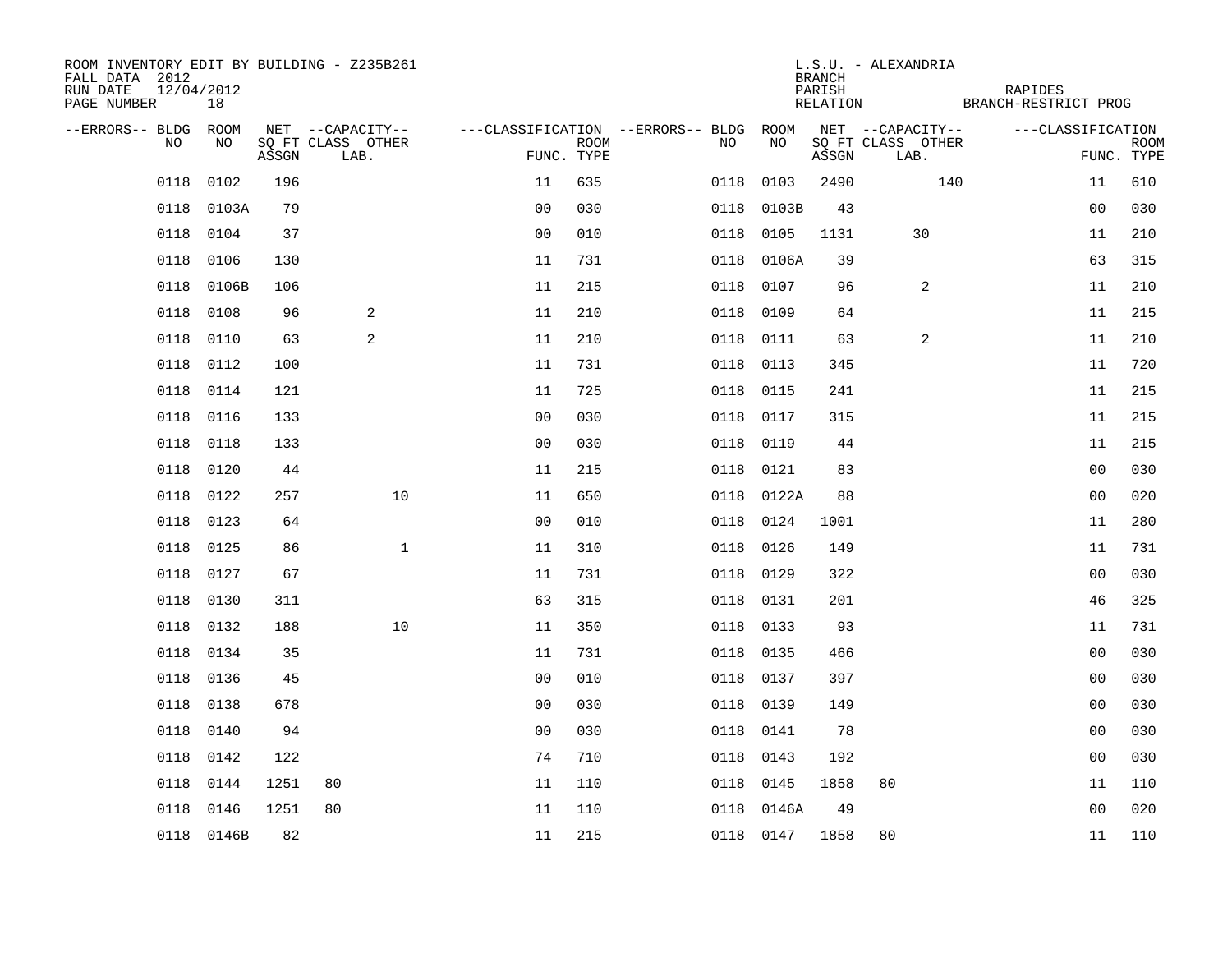| ROOM INVENTORY EDIT BY BUILDING - Z235B261<br>FALL DATA 2012<br>RUN DATE<br>12/04/2012<br>PAGE NUMBER | 19        |       |                           |                |                    |                                        |            | <b>BRANCH</b><br>PARISH<br>RELATION | L.S.U. - ALEXANDRIA       | RAPIDES<br>BRANCH-RESTRICT PROG |                   |                           |
|-------------------------------------------------------------------------------------------------------|-----------|-------|---------------------------|----------------|--------------------|----------------------------------------|------------|-------------------------------------|---------------------------|---------------------------------|-------------------|---------------------------|
| --ERRORS-- BLDG ROOM                                                                                  |           |       | NET --CAPACITY--          |                |                    | ---CLASSIFICATION --ERRORS-- BLDG ROOM |            |                                     | NET --CAPACITY--          |                                 | ---CLASSIFICATION |                           |
| NO.                                                                                                   | NO.       | ASSGN | SO FT CLASS OTHER<br>LAB. |                | ROOM<br>FUNC. TYPE | NO.                                    | <b>NO</b>  | ASSGN                               | SQ FT CLASS OTHER<br>LAB. |                                 |                   | <b>ROOM</b><br>FUNC. TYPE |
| 0118                                                                                                  | 0148      | 1262  | 30                        | 11             | 210                | 0118                                   | 0149       | 51                                  |                           |                                 | 0 <sub>0</sub>    | 030                       |
| 0118                                                                                                  | 0150      | 130   |                           | 11             | 731                |                                        | 0118 0151  | 130                                 | 10                        |                                 | 11                | 210                       |
| 0118                                                                                                  | 0152      | 122   | $\mathbf{1}$              | 11             | 310                | 0118                                   | 0153       | 1429                                | 29                        |                                 | 11                | 210                       |
| 0118                                                                                                  | 0154      | 148   | 3                         | 11             | 210                |                                        | 0118 0155  | 121                                 |                           |                                 | 11                | 731                       |
| 0118                                                                                                  | 0156      | 111   |                           | 11             | 270                |                                        | 0118 0157  | 113                                 |                           | $\mathbf{1}$                    | 11                | 310                       |
| 0118                                                                                                  | 0158      | 48    |                           | 0 <sub>0</sub> | 030                |                                        | 0118 0159  | 114                                 |                           | $\mathbf{1}$                    | 11                | 310                       |
| 0118                                                                                                  | 0160      | 121   |                           | 11             | 530                | 0118                                   | 0161       | 49                                  |                           |                                 | 74                | 710                       |
| 0118                                                                                                  | 0162      | 40    |                           | 0 <sub>0</sub> | 030                |                                        | 0118 0163  | 233                                 |                           |                                 | 11                | 731                       |
| 0118                                                                                                  | 0164      | 792   |                           | 11             | 530                | 0118                                   | 0165       | 130                                 |                           |                                 | 11                | 535                       |
| 0118                                                                                                  | 0166      | 192   |                           | 11             | 215                |                                        | 0118 0167  | 398                                 |                           |                                 | 11                | 530                       |
| 0118                                                                                                  | 0168      | 18    |                           | 0 <sub>0</sub> | 030                | 0118                                   | 0169       | 35                                  |                           |                                 | 0 <sub>0</sub>    | 010                       |
| 0118                                                                                                  | 0170      | 324   |                           | 0 <sub>0</sub> | 030                | 0118                                   | 0200       | 240                                 |                           |                                 | 0 <sub>0</sub>    | 020                       |
| 0118                                                                                                  | 0200A     | 124   |                           | 0 <sub>0</sub> | 020                | 0118                                   | 0200B      | 466                                 |                           |                                 | 00                | 020                       |
| 0118                                                                                                  | 0200C     | 40    |                           | 0 <sub>0</sub> | 020                | 0118                                   | 0200D      | 1640                                |                           |                                 | 00                | 020                       |
| 0118                                                                                                  | 0202      | 173   |                           | 71             | 215                | 0118                                   | 0203       | 61                                  |                           |                                 | 0 <sub>0</sub>    | 030                       |
| 0118                                                                                                  | 0204      | 427   |                           | 0 <sub>0</sub> | 030                | 0118                                   | 0205       | 883                                 |                           |                                 | 0 <sub>0</sub>    | 030                       |
| 0118                                                                                                  | 0206      | 96    |                           | 0 <sub>0</sub> | 030                | 0118                                   | 0207       | 114                                 |                           |                                 | 0 <sub>0</sub>    | 030                       |
| 0118                                                                                                  | 0207A     | 228   |                           | 0 <sub>0</sub> | 020                |                                        | 0118 0207B | 58                                  |                           |                                 | 00                | 030                       |
| 0118                                                                                                  | 0208      | 623   |                           | 11             | 215                |                                        | 0118 0210  | 243                                 |                           |                                 | 0 <sub>0</sub>    | 030                       |
| 0118                                                                                                  | 0211      | 238   |                           | 0 <sub>0</sub> | 030                | 0118                                   | 0212       | 608                                 | 30                        |                                 | 11                | 140                       |
| 0118                                                                                                  | 0213      | 146   | 10                        | 11             | 410                |                                        | 0118 0214  | 69                                  |                           |                                 | 0 <sub>0</sub>    | 010                       |
| 0118                                                                                                  | 0215      | 86    |                           | 0 <sub>0</sub> | 030                | 0118                                   | 0216       | 124                                 |                           |                                 | 74                | 710                       |
| 0118                                                                                                  | 0217      | 785   |                           | 0 <sub>0</sub> | 030                |                                        | 0118 0218  | 643                                 | 30                        |                                 | 11                | 110                       |
| 0118                                                                                                  | 0219      | 1253  | 80                        | 11             | 110                | 0118                                   | 0220       | 563                                 | 30                        |                                 | 11                | 110                       |
| 0118                                                                                                  | 0221      | 617   | 30                        | 11             | 110                | 0118                                   | 0222       | 667                                 | 30                        |                                 | 11                | 110                       |
|                                                                                                       | 0118 0223 | 617   | 30                        | 11             | 110                |                                        | 0118 0224  | 637                                 | 30                        |                                 | 11                | 110                       |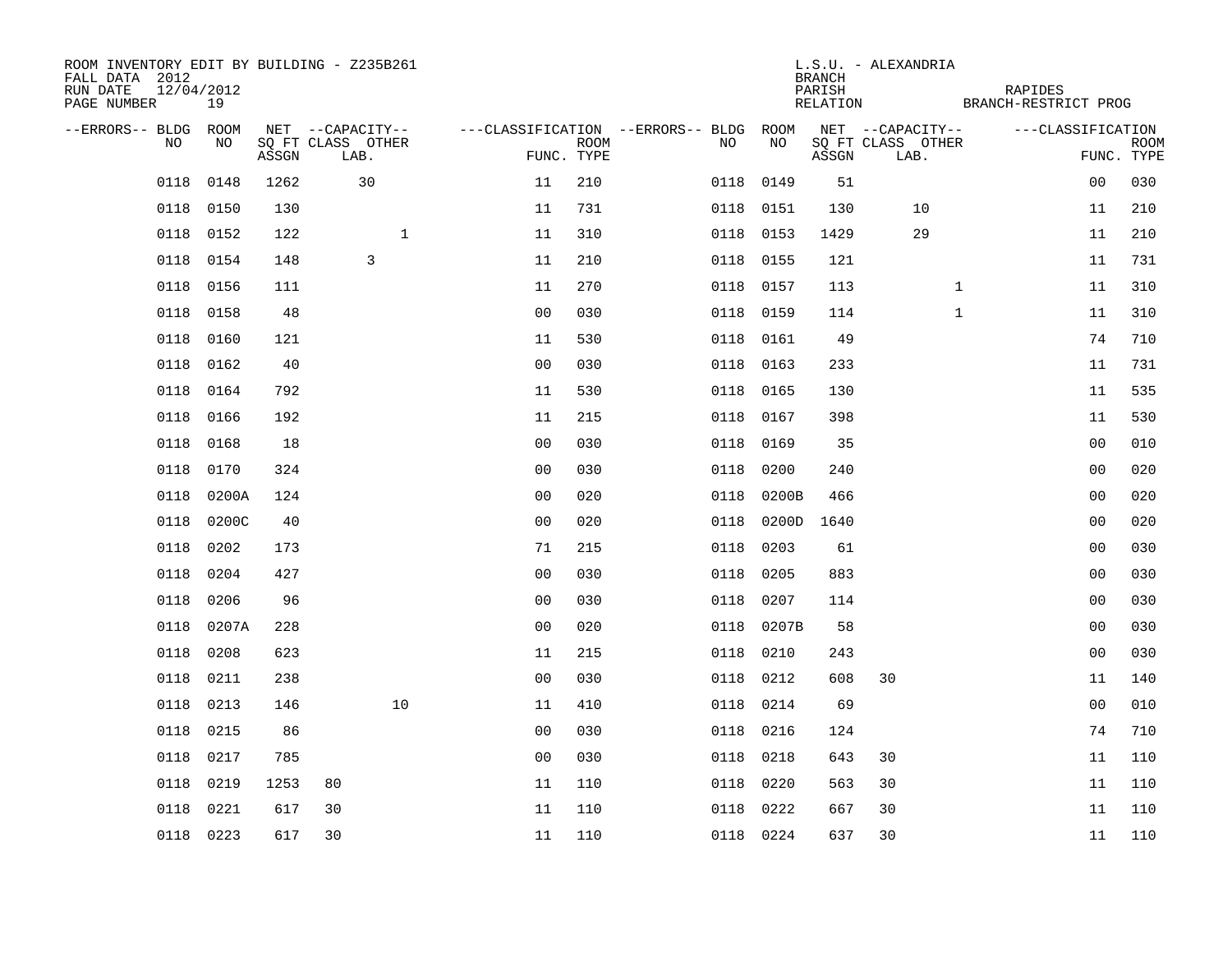| ROOM INVENTORY EDIT BY BUILDING - Z235B261<br>FALL DATA 2012<br>RUN DATE<br>12/04/2012<br>PAGE NUMBER | 20        |       |                           |                |             |                                        |            | <b>BRANCH</b><br>PARISH<br>RELATION | L.S.U. - ALEXANDRIA |                           | RAPIDES<br>BRANCH-RESTRICT PROG |                |                           |
|-------------------------------------------------------------------------------------------------------|-----------|-------|---------------------------|----------------|-------------|----------------------------------------|------------|-------------------------------------|---------------------|---------------------------|---------------------------------|----------------|---------------------------|
| --ERRORS-- BLDG ROOM                                                                                  |           |       | NET --CAPACITY--          |                |             | ---CLASSIFICATION --ERRORS-- BLDG ROOM |            |                                     |                     | NET --CAPACITY--          | ---CLASSIFICATION               |                |                           |
| NO                                                                                                    | NO        | ASSGN | SQ FT CLASS OTHER<br>LAB. | FUNC. TYPE     | <b>ROOM</b> | NO                                     | NO         | ASSGN                               |                     | SQ FT CLASS OTHER<br>LAB. |                                 |                | <b>ROOM</b><br>FUNC. TYPE |
| 0118                                                                                                  | 0225      | 1314  | 80                        | 11             | 210         | 0118                                   | 0226       | 582                                 | 30                  |                           |                                 | 11             | 110                       |
| 0118                                                                                                  | 0227      | 19    |                           | 0 <sup>0</sup> | 030         |                                        | 0118 0228  | 626                                 | 30                  |                           |                                 | 11             | 110                       |
| 0118                                                                                                  | 0229      | 19    |                           | 74             | 710         | 0118                                   | 0230       | 626                                 | 30                  |                           |                                 | 11             | 110                       |
| 0118                                                                                                  | 0231      | 686   | 30                        | 11             | 110         | 0118                                   | 0232       | 564                                 |                     | 30                        |                                 | 11             | 350                       |
| 0118                                                                                                  | 0300      | 856   |                           | 0 <sub>0</sub> | 020         | 0118                                   | 0300A      | 124                                 |                     |                           |                                 | 0 <sub>0</sub> | 020                       |
| 0118                                                                                                  | 0300B     | 117   |                           | 0 <sub>0</sub> | 020         |                                        | 0118 0300C | 72                                  |                     |                           |                                 | 00             | 020                       |
| 0118                                                                                                  | 0300D     | 106   |                           | 11             | 315         |                                        | 0118 0300E | 72                                  |                     |                           |                                 | 00             | 020                       |
| 0118                                                                                                  | 0300F     | 106   |                           | 11             | 315         |                                        | 0118 0300G | 72                                  |                     |                           |                                 | 0 <sub>0</sub> | 020                       |
| 0118                                                                                                  | 0300H     | 106   |                           | 11             | 315         | 0118                                   | 0300I      | 72                                  |                     |                           |                                 | 11             | 325                       |
| 0118                                                                                                  | 0300J     | 106   |                           | 0 <sub>0</sub> | 020         |                                        | 0118 0300K | 91                                  |                     |                           |                                 | 11             | 325                       |
| 0118                                                                                                  | 0300L     | 1527  |                           | 0 <sub>0</sub> | 020         |                                        | 0118 0300M | 72                                  |                     |                           |                                 | 0 <sub>0</sub> | 020                       |
| 0118                                                                                                  | 0300N     | 106   |                           | 11             | 315         |                                        | 0118 03000 | 72                                  |                     |                           |                                 | 0 <sub>0</sub> | 020                       |
| 0118                                                                                                  | 0300P     | 106   |                           | 11             | 315         | 0118                                   | 03000      | 72                                  |                     |                           |                                 | 0 <sub>0</sub> | 020                       |
| 0118                                                                                                  | 0300R     | 100   |                           | 11             | 315         |                                        | 0118 0300S | 72                                  |                     |                           |                                 | 0 <sub>0</sub> | 020                       |
| 0118                                                                                                  | 0300T     | 106   |                           | 11             | 315         | 0118                                   | 0301       | 506                                 |                     |                           |                                 | 11             | 350                       |
| 0118                                                                                                  | 0302      | 834   | 30                        | 11             | 350         |                                        | 0118 0303  | 252                                 |                     |                           |                                 | 11             | 315                       |
| 0118                                                                                                  | 0304      | 148   |                           | 11             | 315         | 0118                                   | 0305       | 180                                 |                     |                           |                                 | 11             | 350                       |
| 0118                                                                                                  | 0306      | 201   |                           | 46             | 325         |                                        | 0118 0307  | 46                                  |                     |                           |                                 | 11             | 315                       |
| 0118                                                                                                  | 0308      | 53    |                           | 11             | 315         |                                        | 0118 0310  | 243                                 |                     |                           |                                 | 0 <sub>0</sub> | 030                       |
| 0118                                                                                                  | 0311      | 238   |                           | 0 <sub>0</sub> | 030         |                                        | 0118 0312  | 234                                 |                     |                           |                                 | 11             | 315                       |
| 0118                                                                                                  | 0313      | 159   |                           | 11             | 315         |                                        | 0118 0314  | 189                                 |                     | 10                        |                                 | 11             | 350                       |
| 0118                                                                                                  | 0315      | 203   | $\mathbf 1$               | 11             | 310         |                                        | 0118 0316  | 48                                  |                     |                           |                                 | 11             | 315                       |
| 0118                                                                                                  | 0317      | 787   |                           | 11             | 315         |                                        | 0118 0318  | 70                                  |                     |                           |                                 | 00             | 010                       |
| 0118                                                                                                  | 0320      | 86    |                           | 0 <sub>0</sub> | 030         |                                        | 0118 0321  | 124                                 |                     |                           |                                 | 74             | 710                       |
| 0118                                                                                                  | 0322      | 121   | $\mathbf 1$               | 11             | 310         |                                        | 0118 0323  | 92                                  |                     | $\mathbf{1}$              |                                 | 11             | 310                       |
|                                                                                                       | 0118 0324 | 121   | $\mathbf{1}$              | 11             | 310         |                                        | 0118 0325  | 97                                  |                     | $\mathbf{1}$              |                                 | 11             | 310                       |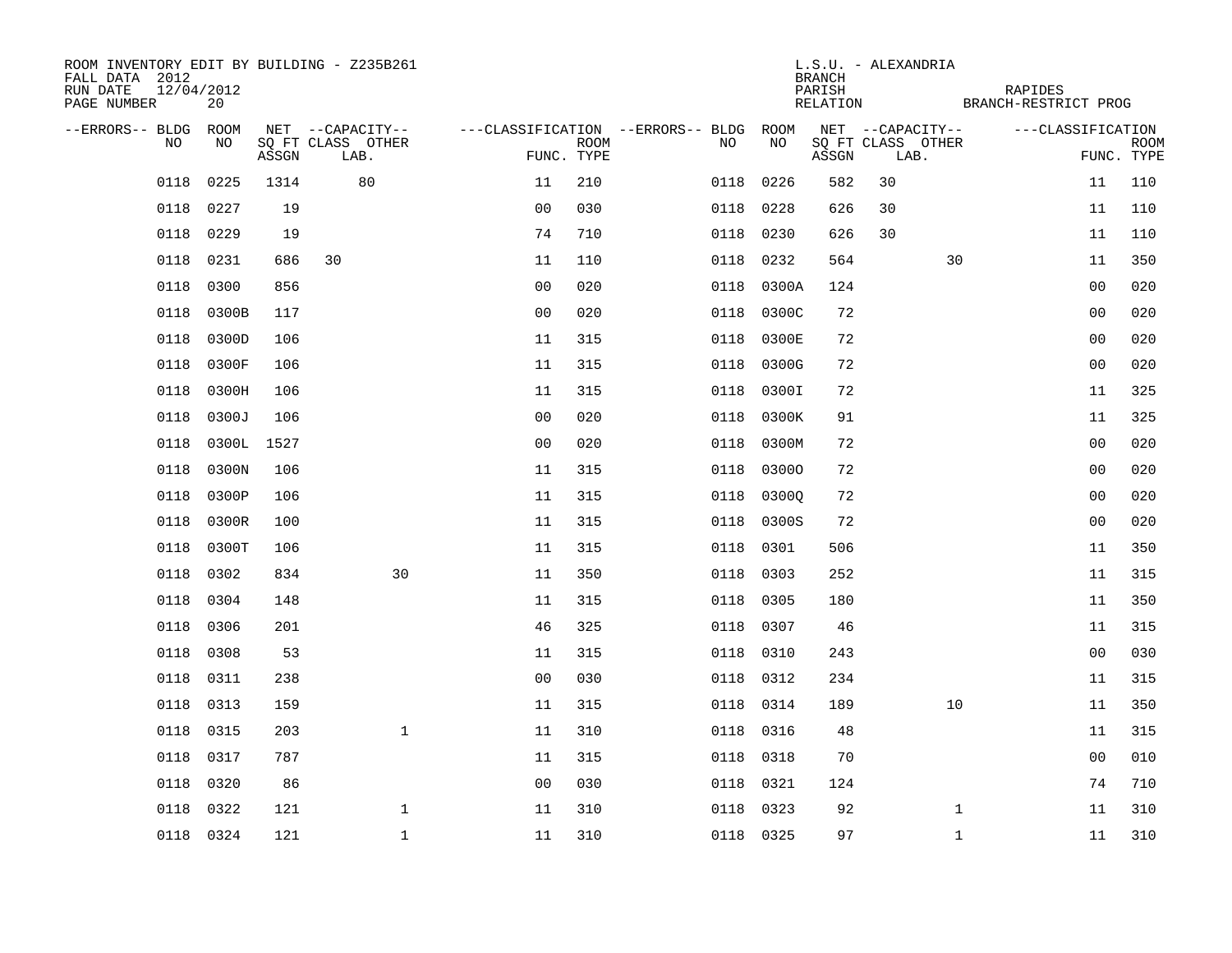| ROOM INVENTORY EDIT BY BUILDING - Z235B261<br>FALL DATA 2012<br>12/04/2012<br>RUN DATE<br>PAGE NUMBER | 21        |       |                           |                |      |                                        |           | <b>BRANCH</b><br>PARISH<br>RELATION | L.S.U. - ALEXANDRIA       | RAPIDES<br>BRANCH-RESTRICT PROG |            |             |
|-------------------------------------------------------------------------------------------------------|-----------|-------|---------------------------|----------------|------|----------------------------------------|-----------|-------------------------------------|---------------------------|---------------------------------|------------|-------------|
| --ERRORS-- BLDG ROOM                                                                                  |           |       | NET --CAPACITY--          |                |      | ---CLASSIFICATION --ERRORS-- BLDG ROOM |           |                                     | NET --CAPACITY--          | ---CLASSIFICATION               |            |             |
| NO.                                                                                                   | NO.       | ASSGN | SQ FT CLASS OTHER<br>LAB. | FUNC. TYPE     | ROOM | NO.                                    | NO        | ASSGN                               | SQ FT CLASS OTHER<br>LAB. |                                 | FUNC. TYPE | <b>ROOM</b> |
| 0118                                                                                                  | 0326      | 153   |                           | 46             | 325  | 0118                                   | 0327      | 93                                  |                           |                                 | 11         | 325         |
| 0118                                                                                                  | 0328      | 96    |                           | 11             | 315  |                                        | 0118 0329 | 93                                  |                           |                                 | 11         | 325         |
| 0118                                                                                                  | 0330      | 96    |                           | 11             | 325  |                                        | 0118 0331 | 91                                  |                           |                                 | 11         | 325         |
| 0118                                                                                                  | 0332      | 95    |                           | 11             | 325  |                                        | 0118 0334 | 96                                  | $\mathbf{1}$              |                                 | 11         | 310         |
| 0118                                                                                                  | 0335      | 96    | $\mathbf 1$               | 11             | 310  |                                        | 0118 0336 | 96                                  | $\mathbf{1}$              |                                 | 11         | 310         |
| 0118                                                                                                  | 0337      | 95    | $\mathbf{1}$              | 11             | 310  |                                        | 0118 0338 | 95                                  | $\mathbf{1}$              |                                 | 11         | 310         |
| 0118                                                                                                  | 0339      | 116   |                           | 11             | 325  |                                        | 0118 0340 | 94                                  |                           |                                 | 11         | 325         |
| 0118                                                                                                  | 0341      | 116   |                           | 11             | 325  |                                        | 0118 0342 | 131                                 |                           |                                 | 11         | 325         |
| 0118                                                                                                  | 0343      | 114   |                           | 0 <sub>0</sub> | 020  | 0118                                   | 0344      | 96                                  | $\mathbf{1}$              |                                 | 11         | 310         |
| 0118                                                                                                  | 0345      | 96    | $\mathbf{1}$              | 11             | 310  |                                        | 0118 0346 | 96                                  | $\mathbf{1}$              |                                 | 11         | 310         |
| 0118                                                                                                  | 0347      | 96    | $\mathbf{1}$              | 11             | 310  |                                        | 0118 0348 | 95                                  | $\mathbf{1}$              |                                 | 11         | 310         |
| 0118                                                                                                  | 0349      | 95    | $\mathbf{1}$              | 11             | 310  |                                        | 0118 0350 | 96                                  |                           |                                 | 11         | 325         |
| 0118                                                                                                  | 0351      | 96    |                           | 11             | 325  | 0118                                   | 0352      | 96                                  |                           |                                 | 11         | 325         |
| 0118                                                                                                  | 0353      | 96    |                           | 11             | 325  |                                        | 0118 0354 | 95                                  |                           |                                 | 11         | 325         |
| 0118                                                                                                  | 0355      | 95    |                           | 11             | 325  | 0118                                   | 0356      | 96                                  | $\mathbf{1}$              |                                 | 11         | 310         |
| 0118                                                                                                  | 0357      | 98    | $\mathbf{1}$              | 11             | 310  |                                        | 0118 0358 | 96                                  | $\mathbf{1}$              |                                 | 11         | 310         |
| 0118                                                                                                  | 0359      | 98    | $\mathbf 1$               | 11             | 310  | 0118                                   | 0360      | 95                                  | $\mathbf{1}$              |                                 | 11         | 310         |
| 0118                                                                                                  | 0361      | 98    | $\mathbf{1}$              | 11             | 310  |                                        | 0118 0362 | 96                                  |                           |                                 | 11         | 325         |
| 0118                                                                                                  | 0363      | 96    |                           | 11             | 325  |                                        | 0118 0364 | 96                                  |                           |                                 | 11         | 325         |
| 0118                                                                                                  | 0365      | 96    |                           | 11             | 325  |                                        | 0118 0366 | 95                                  |                           |                                 | 11         | 325         |
| 0118                                                                                                  | 0367      | 95    |                           | 11             | 325  |                                        | 0118 0368 | 96                                  |                           |                                 | 11         | 325         |
| 0118                                                                                                  | 0369      | 96    |                           | 11             | 325  |                                        | 0118 0370 | 96                                  |                           |                                 | 11         | 325         |
| 0118                                                                                                  | 0371      | 96    |                           | 11             | 325  |                                        | 0118 0372 | 90                                  |                           |                                 | 11         | 325         |
| 0118                                                                                                  | 0373      | 90    |                           | 11             | 325  |                                        | 0118 0374 | 96                                  |                           |                                 | 11         | 325         |
| 0118                                                                                                  | 0375      | 98    |                           | 11             | 325  |                                        | 0118 0376 | 96                                  |                           |                                 | 11         | 325         |
|                                                                                                       | 0118 0377 | 98    |                           | 11             | 325  |                                        | 0118 0378 | 90                                  |                           |                                 | 11         | 325         |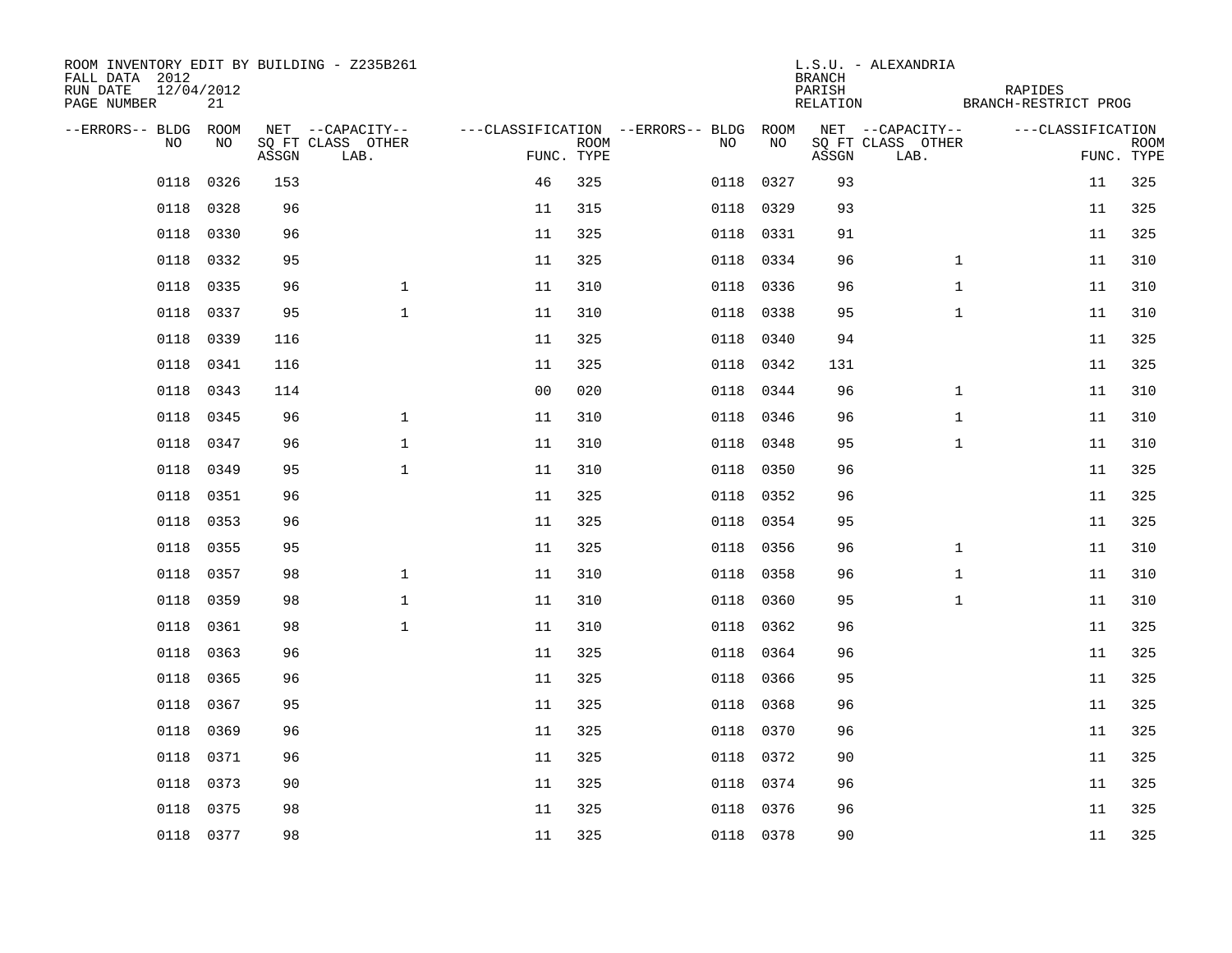| ROOM INVENTORY EDIT BY BUILDING - Z235B261<br>FALL DATA 2012<br>RUN DATE<br>12/04/2012<br>PAGE NUMBER | 22        |                 |                                                                                      |    |                    |           |             | <b>BRANCH</b><br>PARISH                                     | L.S.U. - ALEXANDRIA<br>RELATION BRANCH-RESTRICT PROG                                                             | RAPIDES |                                      |             |
|-------------------------------------------------------------------------------------------------------|-----------|-----------------|--------------------------------------------------------------------------------------|----|--------------------|-----------|-------------|-------------------------------------------------------------|------------------------------------------------------------------------------------------------------------------|---------|--------------------------------------|-------------|
| --ERRORS-- BLDG ROOM<br>NO.                                                                           | NO.       | ASSGN           | NET --CAPACITY-- ---CLASSIFICATION --ERRORS-- BLDG ROOM<br>SQ FT CLASS OTHER<br>LAB. |    | ROOM<br>FUNC. TYPE | NO        | NO          | ASSGN                                                       | NET --CAPACITY-- ---CLASSIFICATION<br>SQ FT CLASS OTHER<br>LAB.                                                  |         | FUNC. TYPE                           | <b>ROOM</b> |
| 0118                                                                                                  | 0379      | 98              |                                                                                      | 11 | 325                | 0118 0380 |             | 254                                                         |                                                                                                                  |         | 11                                   | 315         |
|                                                                                                       | 0118 0381 | 53              |                                                                                      | 11 | 315                | 0118 0382 |             | 46                                                          |                                                                                                                  |         | 11                                   | 313         |
| 0118                                                                                                  | 0383      | 192             |                                                                                      | 46 | 325                | 0118      | 0384        | 176                                                         |                                                                                                                  |         | 11                                   | 350         |
|                                                                                                       | 0118 0385 | 128             |                                                                                      | 11 | 315                | 0118 0386 |             | 24                                                          |                                                                                                                  |         | 0 <sub>0</sub>                       | 030         |
|                                                                                                       |           |                 |                                                                                      |    | 710                |           |             |                                                             |                                                                                                                  |         |                                      |             |
|                                                                                                       | 0118 0387 | 30              |                                                                                      | 74 |                    | 0118 0388 |             | 250                                                         |                                                                                                                  |         | 11                                   | 315         |
| 0118                                                                                                  | 0389      | 123             |                                                                                      | 11 | 315                | 0118      | 0390        | 181                                                         |                                                                                                                  |         | 11                                   | 350         |
|                                                                                                       | 0118 0391 | 209             |                                                                                      | 46 | 325                | 0118 0392 |             | 52                                                          |                                                                                                                  |         | 11                                   | 315         |
|                                                                                                       | 0118 0393 | 60              |                                                                                      | 11 | 315                |           |             | TOTAL NUMBER CLASSROOMS<br>TOTAL NUMBER LABS 210            | TOTAL NET ASSIGN SQ. FT. IN ROOM FILE<br>TOTAL NUMBER COMPUTER CLASSROOMS<br>TOTAL NUMBER SPECIAL LABS 220       |         | 43,900<br>15<br>$\overline{1}$<br>11 |             |
|                                                                                                       |           | 1000 0100 86700 |                                                                                      | 91 | 950                |           |             | TOTAL NUMBER CLASSROOMS<br>TOTAL NUMBER LABS 210            | TOTAL NET ASSIGN SQ. FT. IN ROOM FILE<br>TOTAL NUMBER COMPUTER CLASSROOMS<br>TOTAL NUMBER SPECIAL LABS 220       |         | 86,700                               |             |
|                                                                                                       | 9901 0103 | 176             | 12                                                                                   | 11 | 110                | 9901 0118 |             | 192                                                         | 13                                                                                                               |         | 11                                   | 110         |
|                                                                                                       | 9901 0124 | 160             | 11                                                                                   | 11 | 110                | 9901 0209 |             | 892<br>TOTAL NUMBER CLASSROOMS<br>TOTAL NUMBER LABS 210     | 18<br>TOTAL NET ASSIGN SQ. FT. IN ROOM FILE<br>TOTAL NUMBER COMPUTER CLASSROOMS<br>TOTAL NUMBER SPECIAL LABS 220 |         | 11<br>1,420<br>3<br>$\mathbf{1}$     | 210         |
|                                                                                                       | 9902 0001 | 732             | $\mathbf{1}$                                                                         | 11 | 310                |           | 9 9902 0002 | 2646 10<br>TOTAL NUMBER CLASSROOMS<br>TOTAL NUMBER LABS 210 | TOTAL NET ASSIGN SQ. FT. IN ROOM FILE<br>TOTAL NUMBER COMPUTER CLASSROOMS<br>TOTAL NUMBER SPECIAL LABS 220       |         | 11 110<br>3,378<br>$\mathbf{1}$      |             |